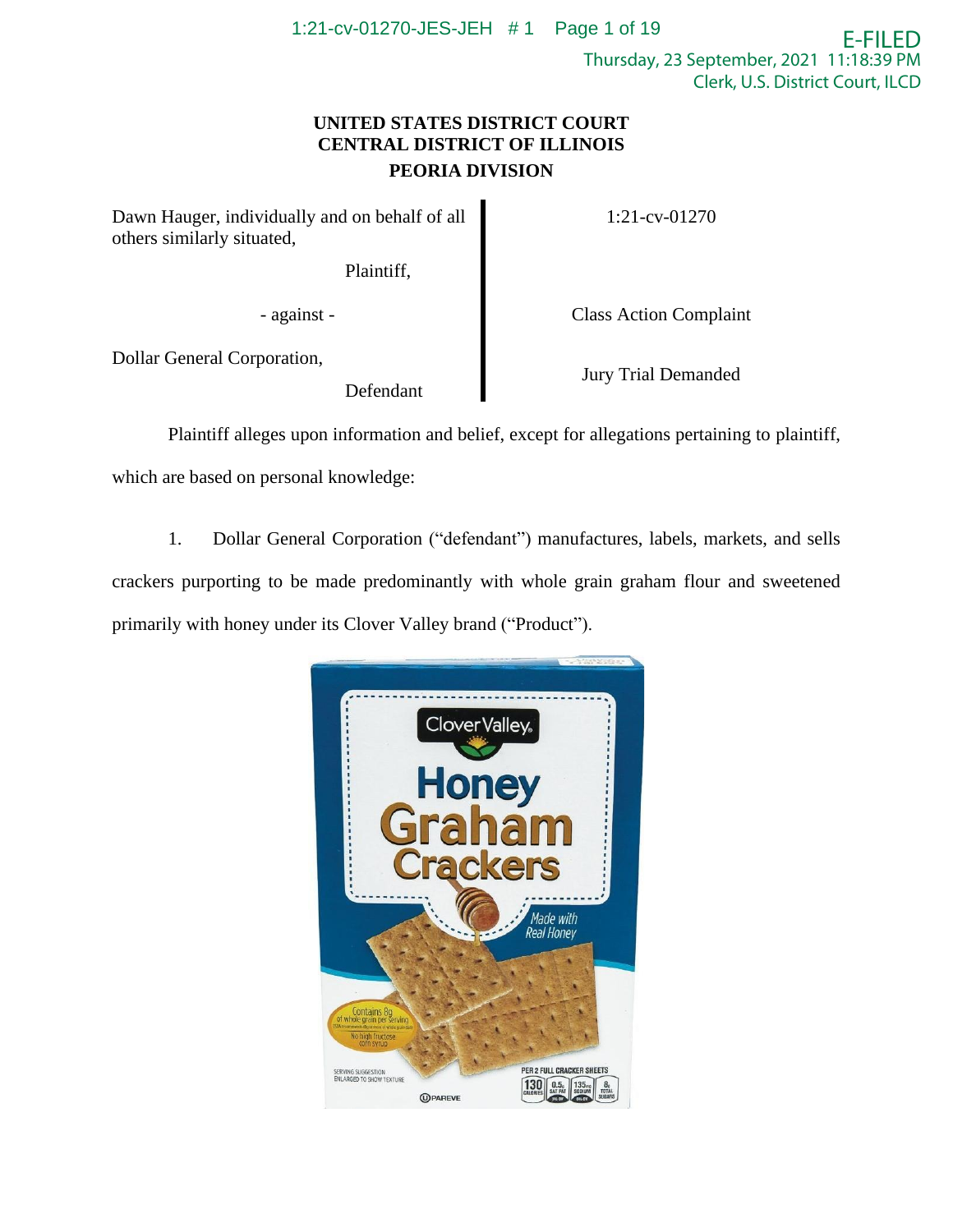#### 1:21-cv-01270-JES-JEH # 1 Page 2 of 19

2. The relevant front label representations include "Honey Graham Crackers," a dripping honey dipper, "Made With Real Honey," "Contains 8g of whole grain per serving," and "No high fructose corny syrup."

#### **I. REPRESENTATIONS OF WHOLE GRAIN GRAHAM FLOUR**

3. "Graham" is the biggest word on the front label followed by "Honey."

4. The Product's name, emphasis on the word "Graham," and the dark-colored crackers give reasonable consumers the impression that graham flour – a type of whole grain flour – is the primary and predominant flour ingredient used.

5. Dictionaries confirm what reasonable consumers expect when it comes to a "graham cracker," defining it as "a slightly sweet cracker made of whole wheat flour" and "a semisweet cracker, usually rectangular in shape, made chiefly of whole-wheat flour."<sup>1</sup>

6. This whole grain content distinguishes a graham cracker from other crackers and cookies made with mostly enriched flour, also referred to "white flour" or "refined flour."

7. In whole grain flour, all three parts of the grain are used as opposed to enriched flour, which only uses the endosperm.

<sup>1</sup> https://www.dictionary.com/browse/graham-cracker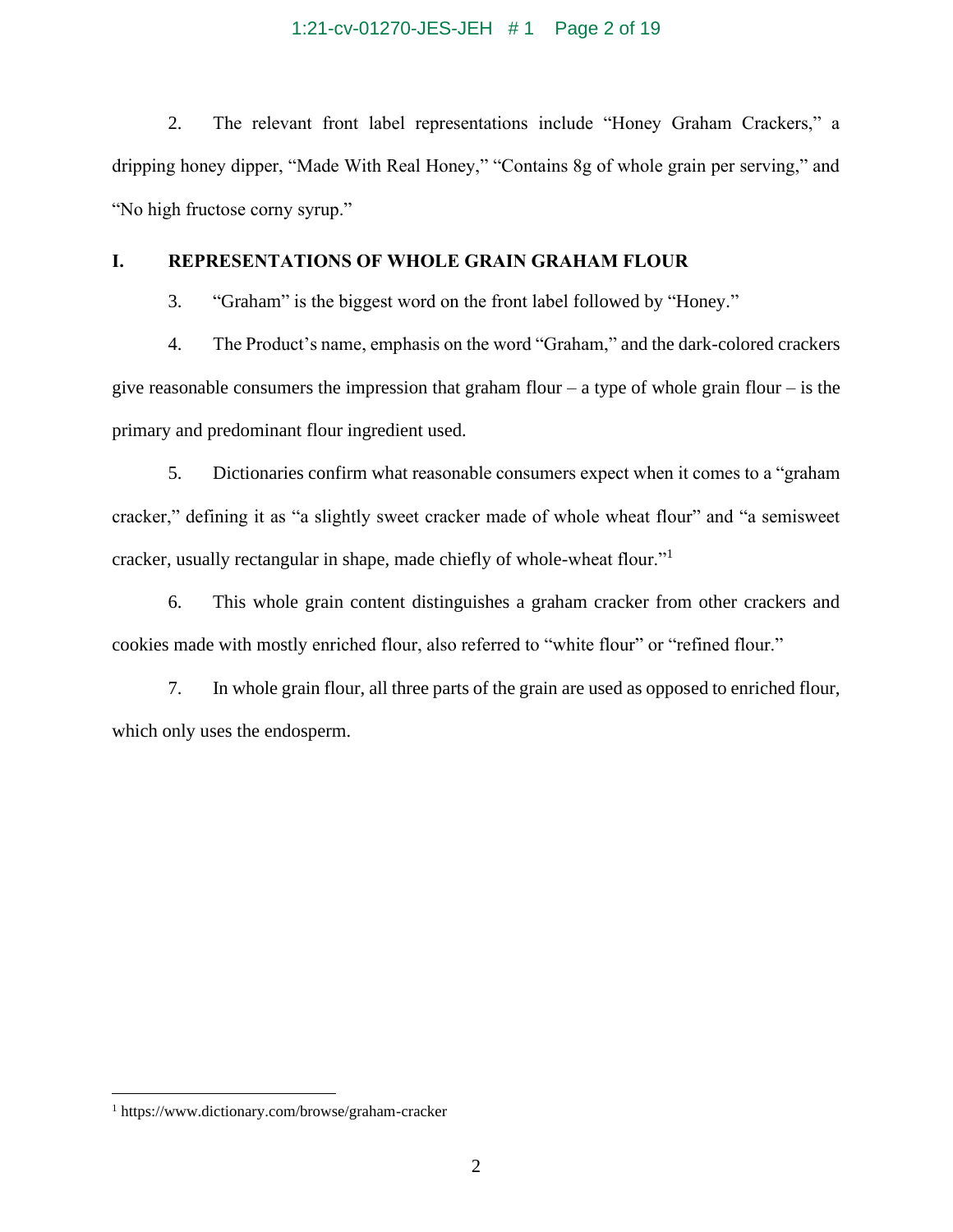#### 1:21-cv-01270-JES-JEH # 1 Page 3 of 19

8. That the "Graham" in "Graham Crackers" admittedly refers to whole grain flour is confirmed by the ingredient list in small print on the side of the Product.

> **INGREDIENTS:** ENRICHED FLOUR (WHEAT FLOUR, NIACIN, REDUCED RON, THIAMIN MONONITRATE, RIBOFLAVIN, FOLIC ACID), GRAHAM FLOUR (WHOLE WHEAT FLOUR), SUGAR, HIGH OLEIC CANOLA AND/OR SOYBEAN OIL WITH TBHQ AND CITRIC ACID FOR FRESHNESS, HONEY, CONTAINS 2% OR LESS OF: LEAVENING (BAKING SODA, CALCIUM PHOSPHATE), SALT, NATURAL FLAVOR, SOY LECITHIN, SODIUM SULFITE.

9. Reasonable consumers expect a food identified by the name of a whole grain flour will contain mainly whole grain flour, and more whole grain flour than if the food was merely labeled, "Crackers."

10. However, the ingredient list reveals "Enriched Wheat Flour" is the predominant flour, indicated by its listing ahead of "Graham Flour (Whole Wheat Flour)."

#### **II. REASONS CONSUMERS VALUE WHOLE GRAINS**

11. Surveys have confirmed that consumers increasingly seek products made with whole grains because they contain more fiber than refined white flour.<sup>2</sup>

12. Specifically, these findings indicate that:

<sup>2</sup> FDA-2006-D-0298-0016, Exhibit 1a - "A Survey of Consumers Whole Grain & Fiber Consumption Behaviors, and the Perception of Whole Grain Foods as a Source of Dietary Fiber" - [Kellogg Company - Comment] (July 1, 2010); Docket ID: FDA-2006-D-0298, Guidance for Industry and FDA Staff: Whole Grains Label Statements.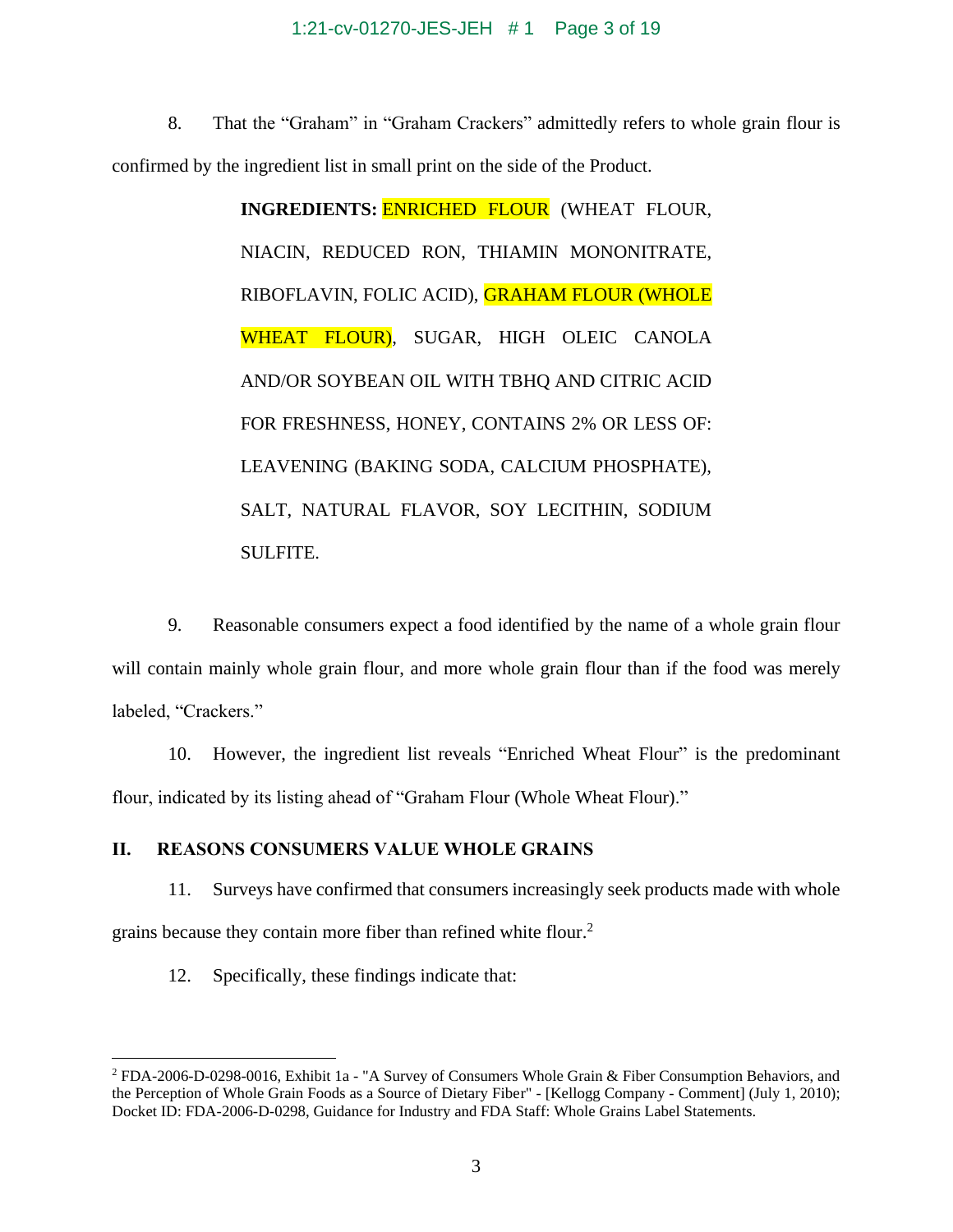- At least half of consumers expect that for every gram of whole grain per serving, there will be at least a gram of fiber;
- Two-thirds of consumers (67%) agree that whole grain foods are high in fiber;
- Identifying a product with the name of a whole grain flour is equivalent to a representation that the product will predominantly be made with whole grains; and
- 75% of consumers who observe claims that a product is made with, or contains whole grain flour, will expect the food to be at least a good source of fiber.
- 13. The 2015 Dietary Guidelines for Americans recommended that at least half of the

grains in a healthy diet should be whole grains.<sup>3</sup>

14. The FDA cautioned manufacturers against misleading consumers as to whole grain content of foods:<sup>4</sup>

> 7. Question: Does the term "whole grain" mean the same as "100 percent whole grain"? If a product is labeled as "whole wheat bagel" or "whole wheat pizza," how much whole wheat should it contain? What is graham flour?

> Answer: FDA has not defined any claims concerning the grain content of foods. However, the agency has established standards of identity for various types of cereal flours and related products in 21 CFR Part 137, including a standard of identity for "whole wheat flour" (§ 137.200) and "whole durum flour" (§ 137.225). Graham flour is an alternative name for whole wheat flour (§ 137.200).

> Depending on the context in which a "whole grain" statement appears on the label, it could be construed as meaning that the product is "100 percent whole grain." We recommend that products labeled with "100 percent whole grain" not contain grain ingredients other than those the

<sup>3</sup> U.S. DEP'T OF AGRIC. AND U.S. DEP'T OF HEALTH & HUMAN SERVS., *Dietary Guidelines for Americans 2015–2020* (8th ed. 2015), *available at* <http://goo.gl/qnyfLi> (click "A Closer Look Inside Healthy Eating Patterns" under "Chapter 1. Key Elements of Healthy Eating Patterns").

<sup>4</sup> Draft Guidance for Industry and FDA Staff: Whole Grains Label Statements," Docket No. 2006D-0066, ("Whole Grain Guidance").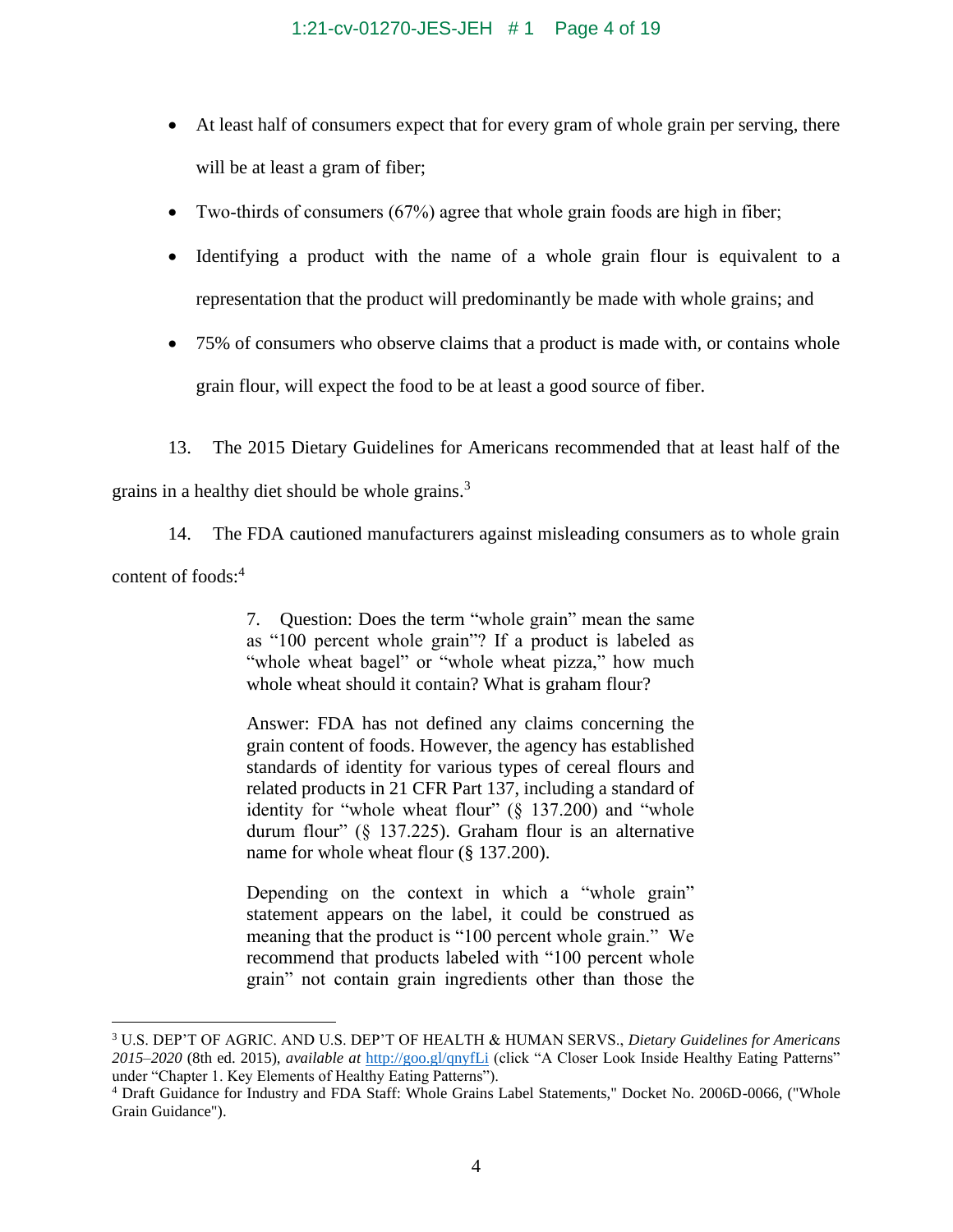#### 1:21-cv-01270-JES-JEH # 1 Page 5 of 19

agency considers to be whole grains.

15. The FDA has warned companies against making misleading whole grain representations in a product name – "HiHo Deluxe WHOLE WHEAT Crackers" and "Krispy WHOLE WHEAT Saltine Crackers" – where the products were predominantly white flour.<sup>5</sup>

16. The Federal Trade Commission ("FTC") recognized that "[M]any reasonable consumers will likely understand 'whole grain' [claims] to mean that all, or virtually all, of the food product is whole grain, or that all of the grain ingredients in the product are whole grains.<sup>6</sup>

17. By highlighting the Product's whole grain ingredient, "GRAHAM," as part of the product name, larger than everything else on the label, Defendant is highlighting the presence of nutrients associated with whole grains  $-$  fiber.<sup>7</sup>

18. Plaintiff and consumers expect a product represented with such "whole grain" claims to provide at least 10 percent ("good source") of the Reference Daily Intake ("RDI") or the Daily Reference Value ("DRV") of fiber.<sup>8</sup>

19. The amount of whole grain wheat flour in the Product is approximately twenty-five percent of the amount of refined flour.

20. This is based on the Nutrition Facts, which upon information and belief, reveals the Product is not a good source of fiber, as it indicates only one gram of fiber (c. 4%) per serving.

21. The front label representation of 8g of whole grain per serving is misleading because this does not tell consumers that graham flour is not the predominant flour.

22. Consumers have no way to reverse calculate the proportion of whole grain graham

<sup>5</sup> CSPI Petition to Prohibit Misbranding of Whole Wheat Products and to Promulgate Food Labeling Regulations Concerning Products Made with Whole Wheat, Docket No. 93P-0227 (Jun. 25, 1993).

<sup>&</sup>lt;sup>6</sup> In the Matter of Draft Guidance for Industry and FDA Staff: Whole Grains Label Statements, Docket No. 2006-0066 Comments of the Staff of the Bureau of Consumer Protection, the Bureau of Economics, and the Office of Policy Planning of the Federal Trade Commission April 18, 2006

<sup>7</sup> 21 U.S.C. § 343(r)(1); 21 C.F.R. § 101.65.

<sup>8</sup> 21 C.F.R. § 101.54(b)-(c).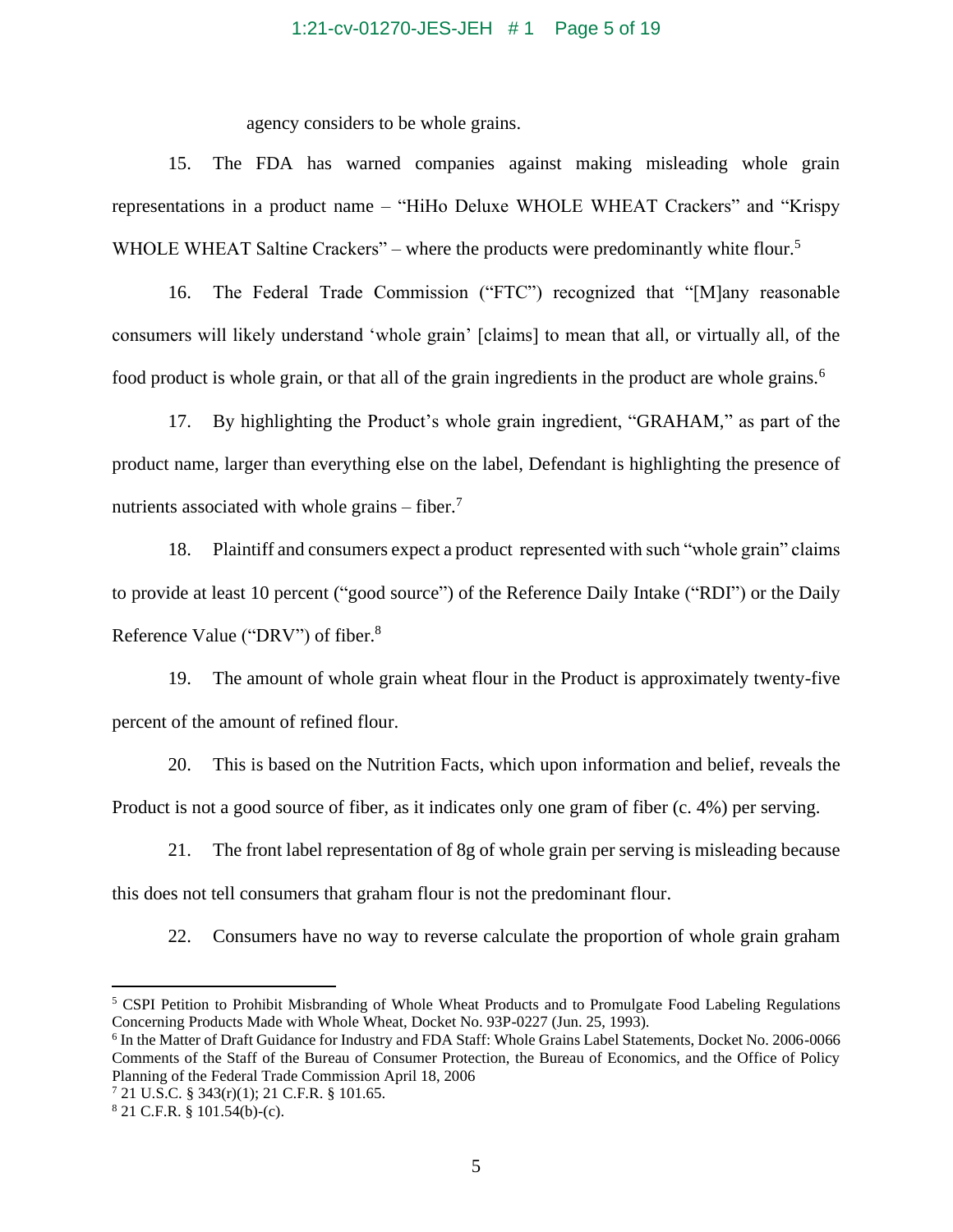flour to refined white flour based on the disclosure of 8g of whole grain per serving and a USDA recommendation of 48g whole grain per day.

#### **III. HONEY IS MISREPRESENTED AS MAIN SWEETENER**

23. The representations convey that honey is the primary and/or a significant source as a sweetener.

24. However, the Product is sweetened primarily with sugar and contains a miniscule amount of honey.

## A. Sugar Disfavored as Sweetener

25. In 2014, the National Institutes of Health cautioned, "experts agree that Americans eat and drink way too much sugar, and it's contributing to the obesity epidemic. Much of the sugar we eat isn't found naturally in food but is added during processing or preparation."<sup>9</sup>

26. The NIH noted further: "[s]everal studies have found a direct link between excess sugar consumption and obesity and cardiovascular problems worldwide."<sup>10</sup>

27. There has long been a consensus among doctors and nutritionists that "[e]ating too much sugar contributes to numerous health problems, including weight gain, Type 2 diabetes, dental caries, metabolic syndrome and heart disease, and even indirectly to cancer because of certain cancers' relationship to obesity."<sup>11</sup>

28. In addition, "there is emerging research that suggests high-sugar diets may increase the risk of developing [dementia]."<sup>12</sup>

<sup>&</sup>lt;sup>9</sup> NIH[, Sweet Stuff: How Sugars and Sweeteners Affect Your Health,](https://newsinhealth.nih.gov/2014/10/sweet-stuff) October 2014.

<sup>10</sup> *Id.*

<sup>&</sup>lt;sup>11</sup> Marlene Cimons, [Eating too much sugar can hurt your health, and for some it's actually addictive,](https://www.washingtonpost.com/national/health-science/eating-too-much-sugar-can-hurt-your-health-and-for-some-its-actually-addictive/2017/12/15/3853d3e8-de8b-11e7-bbd0-9dfb2e37492a_story.html) Washington Post December 16, 2017.

<sup>&</sup>lt;sup>12</sup> Kieron Rooney, <u>Yes, too much sugar is bad for our health – here's what the science says, The Conversation, March</u> 8, 2018.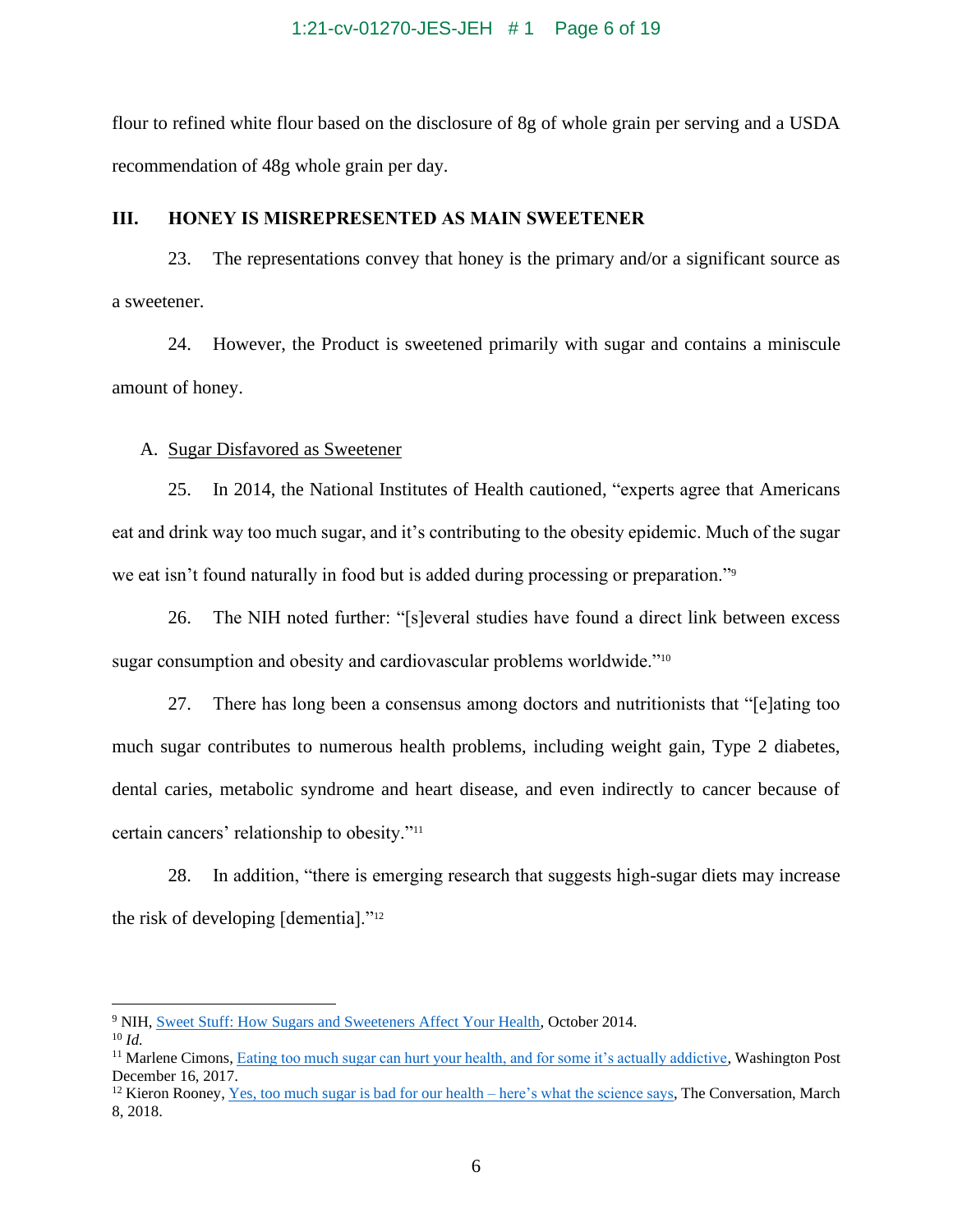#### 1:21-cv-01270-JES-JEH # 1 Page 7 of 19

29. As part of a societal trend toward consuming healthier foods and natural foods, avoidance of added sugar has been and remains a significant consumer preference, with consumers strongly favoring honey as a sugar substitute.

30. At least in part due to growing consumer awareness of health problems caused by excessive sugar consumption, in recent years consumers have shown a distinct preference for products with little or no added sugar.

31. In August 2016, an article in "Prepared Foods" magazine noted that "[o]ngoing concerns about obesity and sugar intake have driven interest in reduced sugar and diet drinks in recent years."<sup>13</sup>

32. As another observer of the food industry explained in May 2017, "[h]ealth concerns and better educated consumers are propelling the demand for sugar reduction across food and beverage categories. . . Sugar reduction will be one of the top marketing claims prominently featured on products in the coming year..."<sup>14</sup>

33. Similarly, an article in the February 28, 2018, edition of "Food Business News" reported that "[s]peakers addressing consumer trends at the International Sweetener Colloquium in Orlando on February 13 said sugar avoidance was a macro trend 'that is here to stay and will only increase.""15

34. The same article noted that "I.R.I. [Information Resources, Inc.] surveys show that 58% of consumers across generations are avoiding sugar. . . [and of] those avoiding sugar, 85% are doing so for health reasons and 58% for weight concerns."<sup>16</sup>

<sup>13</sup> PreparedFoods.com[, Trends in Sugar Reduction and Natural Sweeteners,](https://www.preparedfoods.com/articles/118643-trends-in-sugar-reduction-and-natural-sweeteners) August 24, 2016.

<sup>&</sup>lt;sup>14</sup> Laura Dembitzer[, Less is More: Sugar Reduction, Less Sodium & Low-FODMAPS in Food, Beverage,](https://www.foodinsiderjournal.com/formulation-solutions/less-more-sugar-reduction-less-sodium-low-fodmaps-food-beverage) Food Insider Journal, May 09, 2017.

<sup>&</sup>lt;sup>15</sup> Ron Sterk, [Avoidance of sugar remains macro trend,](https://www.foodbusinessnews.net/articles/11380-avoidance-of-sugar-remains-macro-trend) Food Business News, February 28, 2018 <sup>16</sup> *Id*.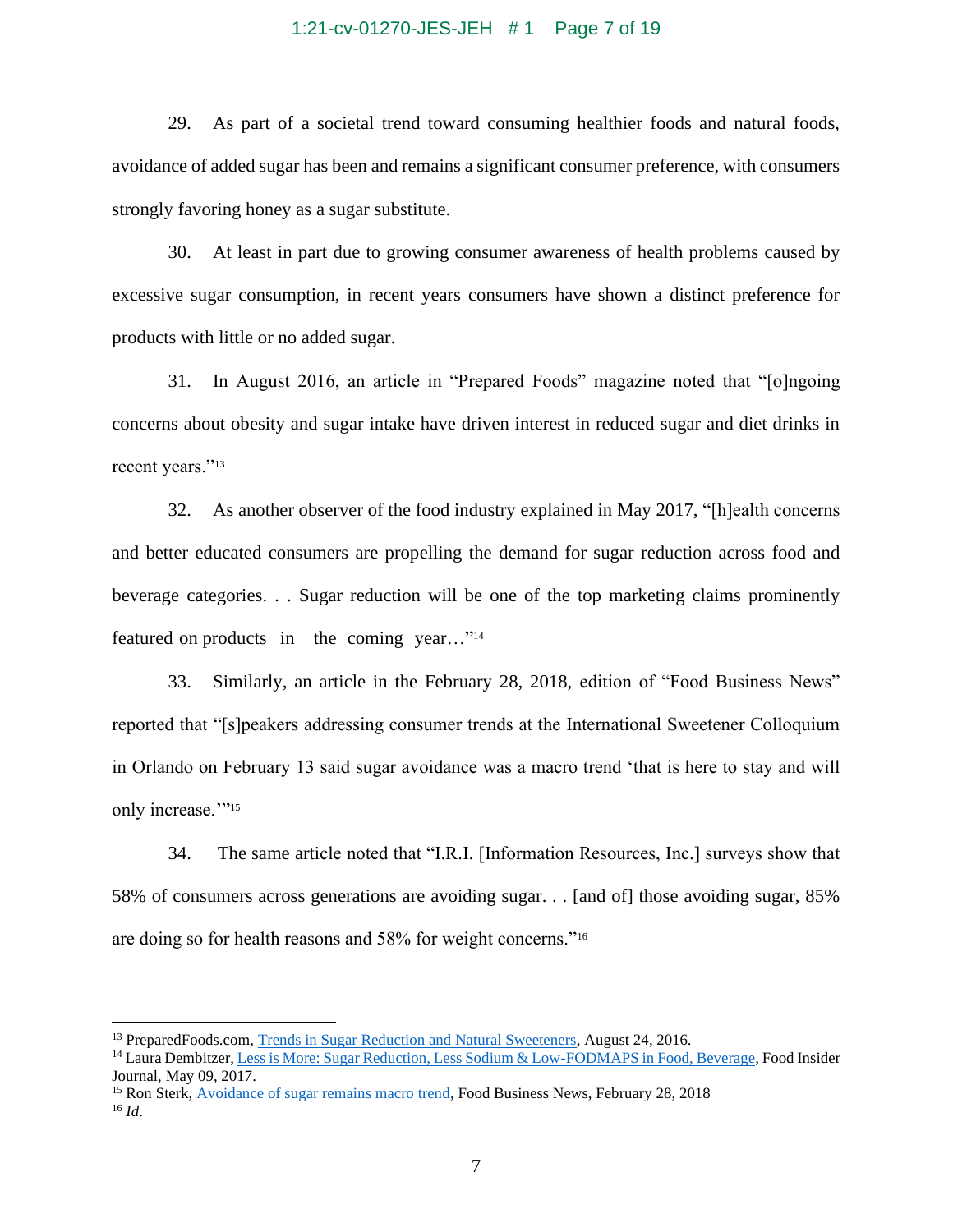#### 1:21-cv-01270-JES-JEH # 1 Page 8 of 19

#### B. Consumer Preference for Products Sweetened with Honey Instead of Sugar

35. Surveys show "[c]onsumers rated honey at 73% 'better for you than sugar."<sup>17</sup>

36. A survey highlighted in "Prepared Foods" magazine in 2018 noted that: (i) "93% of consumers consider honey to be a natural sweetener;" (ii) "58% of consumers with one or more children look for honey on the product label;" (iii) "60% of consumers between the ages of 18 and 34 look for honey on the product label; and (iv) about half of consumers would pay at least 5% more for food bars, ready-to-drink tea, and yogurt primarily sweetened with honey."<sup>18</sup>

37. Referring to food products perceived as healthier, the Huffington Post reported that "[a]ccording to a 2015 Nielsen survey of 30,000 people, 90% of shoppers are willing to pay more for the added quality and benefits" these foods and ingredients provide.<sup>19</sup>

38. Honey fits all these criteria, as it is a naturally occurring substance and, unlike sugar, has small amounts of nutrients such as vitamins, minerals, enzymes, and antioxidants.

39. In addition, honey has a lower glycemic index than sugar, causing slower fluctuations in blood sugar and therefore in insulin levels.

40. Rapid spikes of blood sugar lead to quick spurts of energy followed by sharp declines characterized by tiredness, headaches, and difficulties in concentrating ("low blood sugar").

41. Although sugar contains slightly fewer calories than honey by weight, honey is much sweeter than sugar and therefore less is needed to achieve the same level of sweetness.

42. Based on the common marketplace perception that honey is healthier and more natural than sugar, consumers place a greater value on products that are sweetened with honey instead of sugar and are willing to pay a higher price for such products.

<sup>17</sup> *Id.*

<sup>&</sup>lt;sup>18</sup> Supra, Trends in Sugar Reduction and Natural Sweeteners.

<sup>&</sup>lt;sup>19</sup> Brian Kennell[, Healthy Food Trends Drive New Products,](https://www.huffpost.com/entry/healthy-food-trends-drive_b_8222388) HuffingtonPost.com, October 1, 2015, updated December 6, 2017.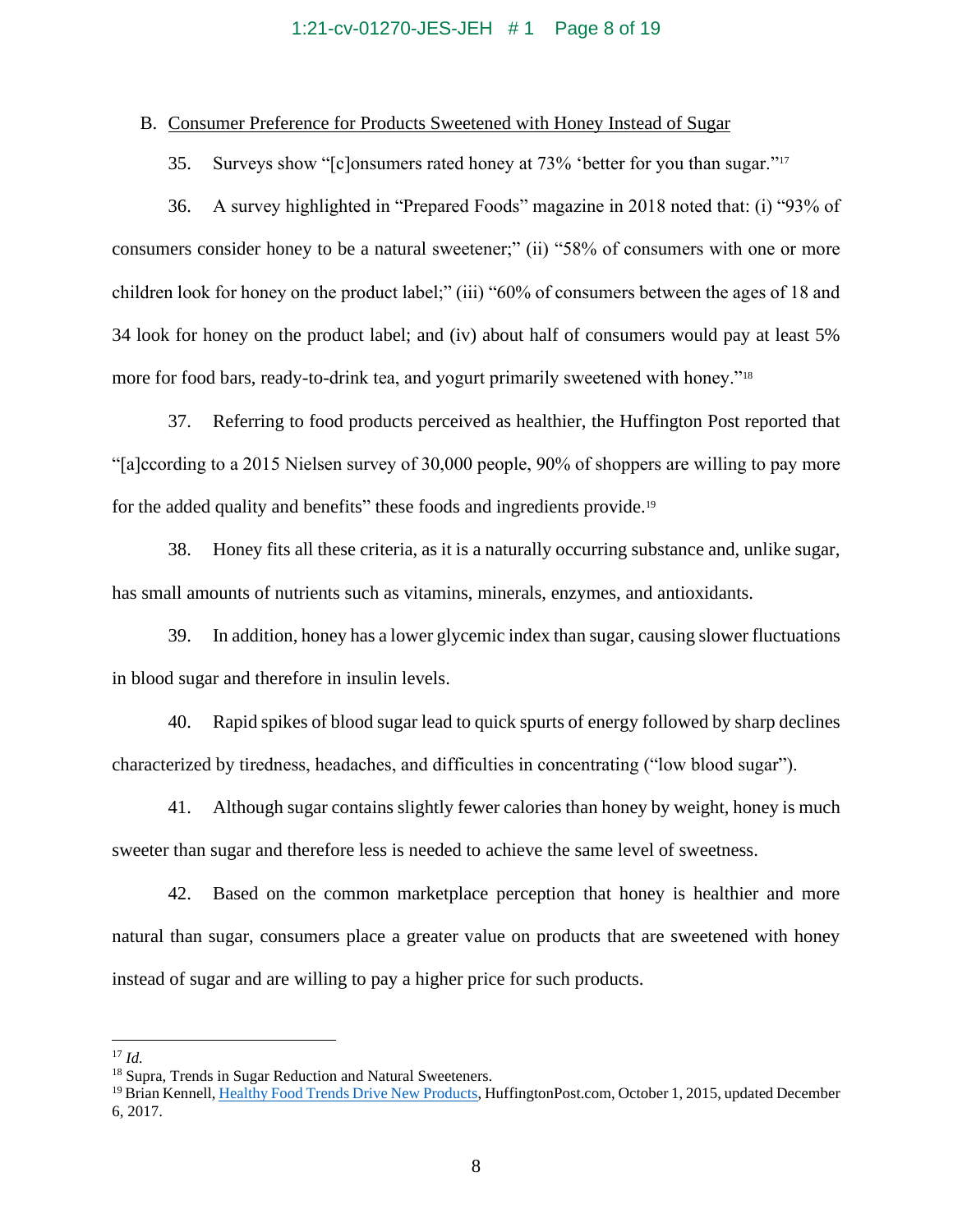## C. Contrary to Representations, Honey is Present in De Minimis Amount and Product Is Sweetened Mainly with Sugar

43. The Product's ingredients, listed in descending order of predominance, reveal that

"Sugar" is the predominant sweetening agent and "Honey" is least predominant.

**INGREDIENTS:** ENRICHED FLOUR (WHEAT FLOUR, NIACIN, REDUCED RON, THIAMIN MONONITRATE, RIBOFLAVIN, FOLIC ACID), GRAHAM FLOUR (WHOLE WHEAT FLOUR), **SUGAR**, HIGH OLEIC CANOLA AND/OR SOYBEAN OIL WITH TBHQ AND CITRIC ACID FOR FRESHNESS, HONEY, CONTAINS 2% OR LESS OF: LEAVENING (BAKING SODA, CALCIUM PHOSPHATE), SALT, NATURAL FLAVOR, SOY LECITHIN, SODIUM SULFITE.

44. By comparing the sugar profile of the Product with the sugar profile of honey, the amount of honey can be estimated slightly above 2%, which is consistent with its placement ahead of the "Contains 2% or Less Of" statement on the ingredient list.

## D. The Product Contains Natural Flavor Which Imitates Honey, Causing Consumers to Expect a Greater Amount of Honey

45. Consumer preference is for foods which get their taste from food ingredients – like honey – instead of added flavor because it is perceived as more natural and less processed than a flavor solution made by a chemist in a laboratory.

46. No less than 70% of consumers try to avoid all added flavors, because even "natural" flavors have been linked to detrimental health effects, containing additives, and made with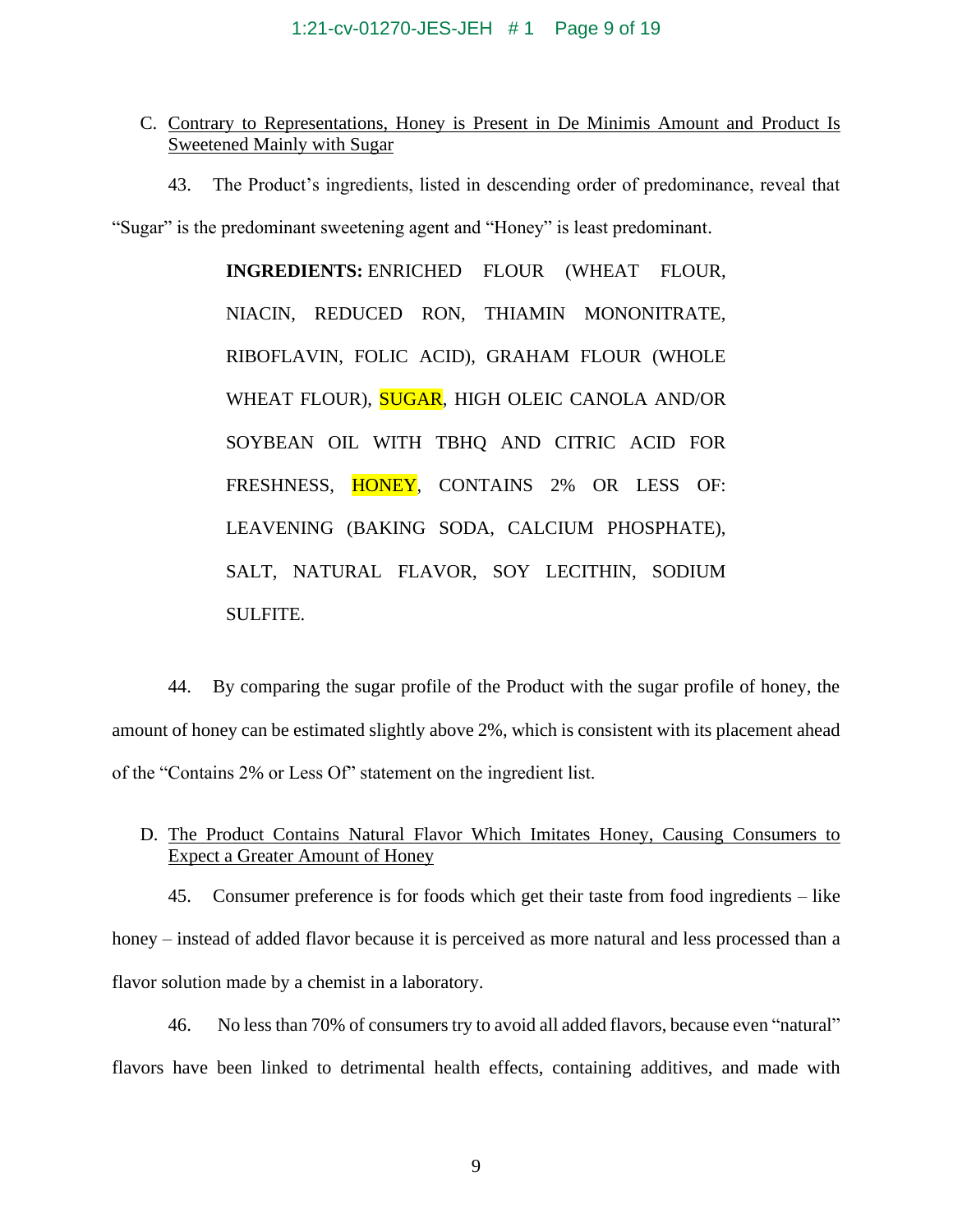#### 1:21-cv-01270-JES-JEH # 1 Page 10 of 19

environmentally harmful solvents.

47. All demographics of consumers would pay more for foods with no added flavors, which meant the food gets its taste from its food ingredients.

48. Unfortunately for consumers, what consumers may recognize as a "honey" taste is not from honey, but from "Natural Flavor," listed in the ingredient list.

49. The front label fails to disclose the Product is "natural honey flavored," even though this statement is required under federal and state law.

50. The added natural flavor enhances and simulates the flavor provided by the negligible amount of honey, causing consumers to expect it has more honey than it does.

51. Consumers are misled to expect a non-negligible amount of honey because they see the honey dipper and the word "honey."

52. Instead, consumers do not receive enough honey because the natural flavor is needed to simulate the taste of honey.

53. Even if consumers view natural flavor on the ingredient list, they will not know this provides and/or contributes to the Product's honey taste.

## **IV. DEFENDANT'S REPRESENTATIONS MISLEAD CONSUMERS**

54. Federal and identical state regulations prohibit false and deceptive practices with respect to labeling food and beverages. *See* Food, Drug, and Cosmetic Act ("FDCA"), 21 U.S.C. § 343(a)(1) (a food is misbranded if "its labeling is false or misleading in any particular."); Illinois Food, Drug and Cosmetic Act ("IFDCA"), 410 ILCS 620/1 et seq.; 410 ILCS 620/21(j) ("[a] federal [food labeling] regulation automatically adopted…takes effect in this State on the date it becomes effective as a Federal regulation.").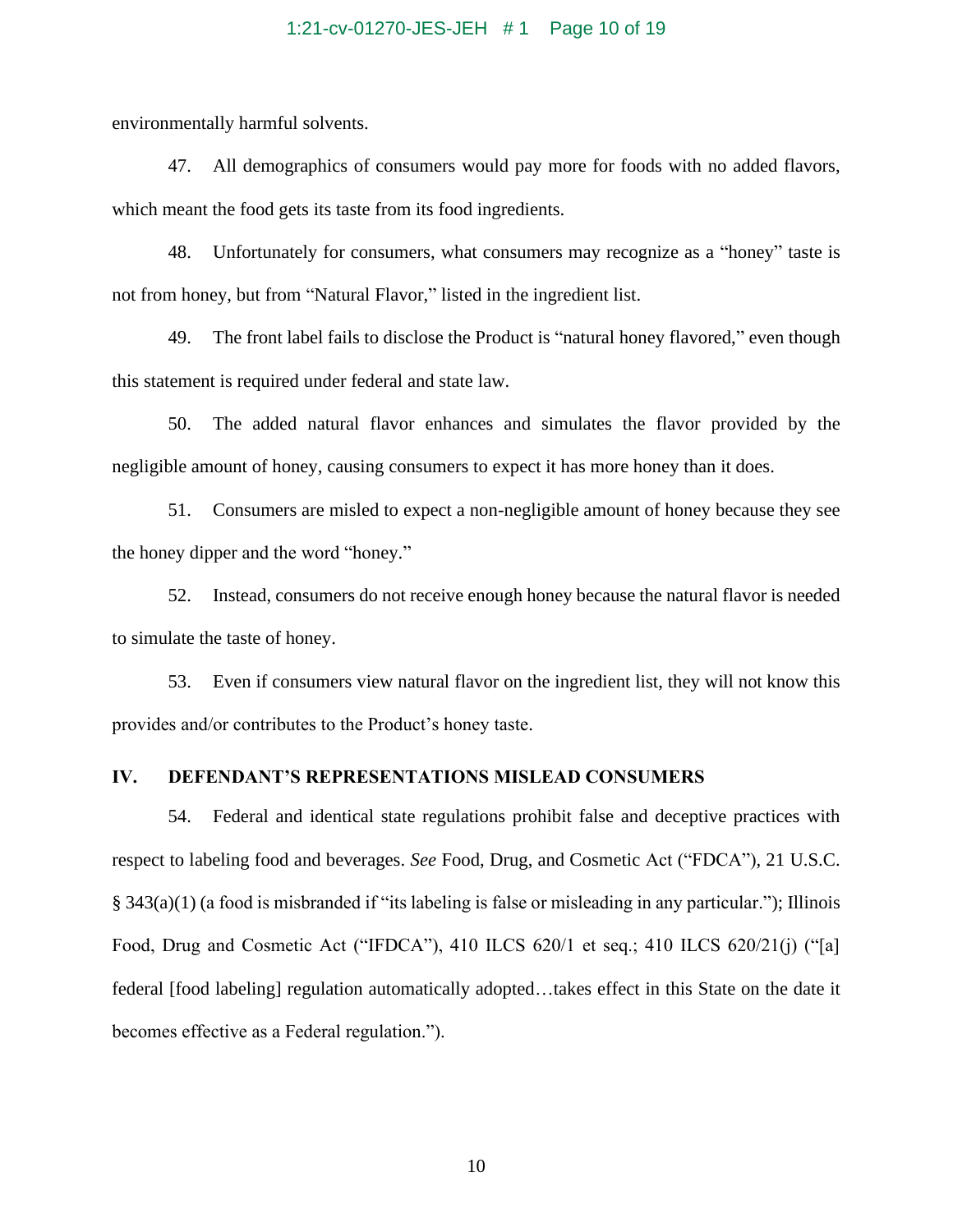#### 1:21-cv-01270-JES-JEH # 1 Page 11 of 19

55. The Illinois Consumer Fraud and Deceptive Business Practices Act provides

protection for consumers purchasing products like Defendant's Product, and states:

Unfair methods of competition and unfair or deceptive acts or practices, including but not limited to the use or employment of any deception, fraud, false pretense, false promise, misrepresentation or the concealment, suppression or omission of any material fact, with intent that others rely upon the concealment, suppression or omission of such material fact . . . are hereby declared unlawful

815 ILCS 505/2.

56. Product names can be misleading when they suggest one or more, but not all, of the

key ingredients, like whole grain graham flour, yet fail to disclose other more predominant

ingredients like refined flour.

The labeling of a food which contains two or more ingredients may be misleading by reason (among other reasons) of the designation of such food in such labeling by a name which includes or suggests the name of one or more but not all such ingredients, even though the names of all such ingredients are stated elsewhere in the labeling.

21 C.F.R. § 101.18(b).

57. Federal and state regulations require that a product's name disclose the percentage

of whole grain graham flour and honey, because these are characterizing ingredients. 21 C.F.R. §

 $102.5(b)$ .

58. Whole grain graham flour and honey are characterizing ingredients because their proportion has a material bearing on price and consumer acceptance of the Product.

59. Whole grain graham flour and honey are also characterizing ingredients because the labeling creates an erroneous impression they are present in amounts greater than they are.

60. Crackers that have graham flour as their predominant flour exist in the marketplace and are not technologically or otherwise unfeasible to produce.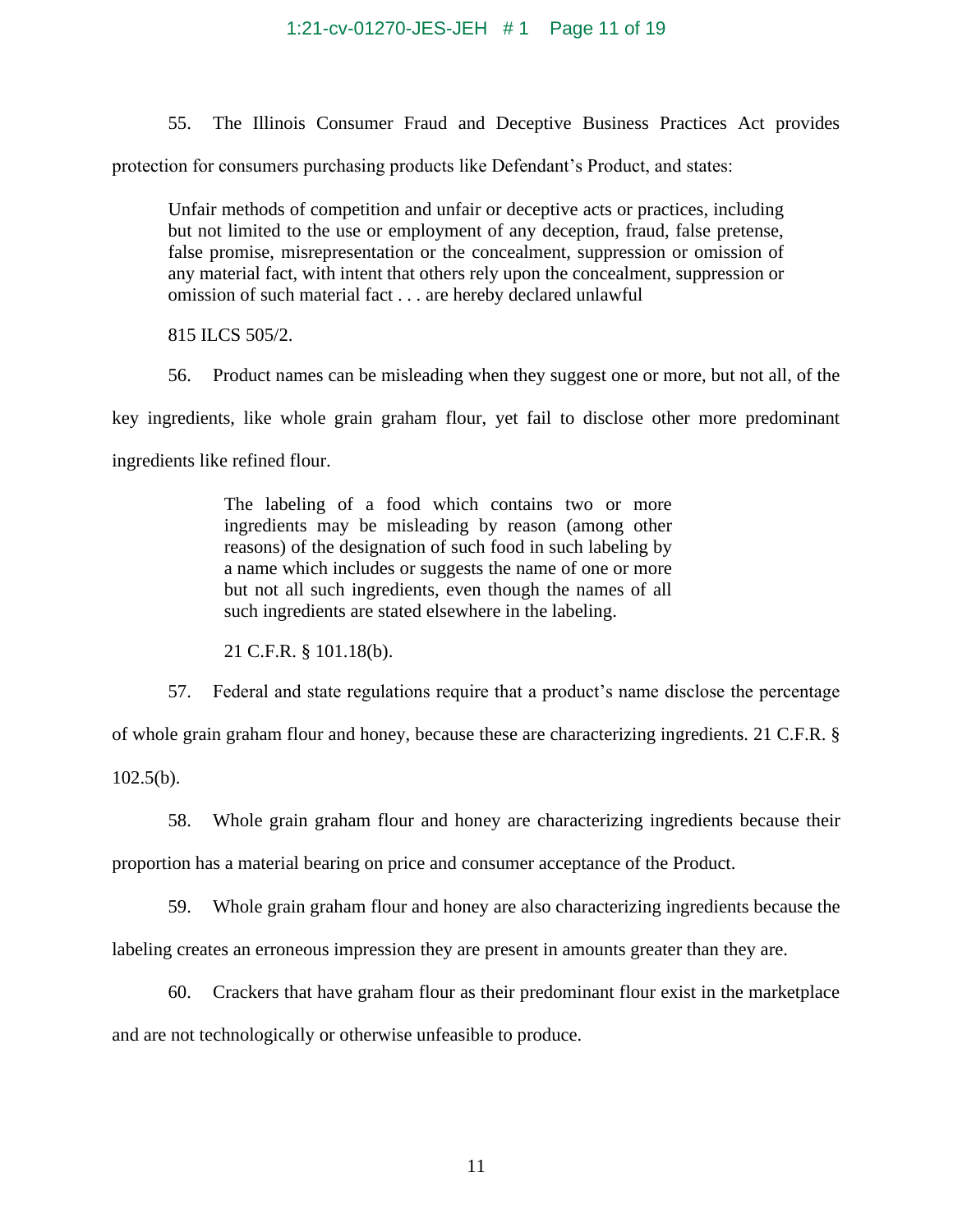## **V. CONCLUSION**

61. Whether a product contains the amount and/or proportion of whole grain graham flour and honey indicated or alluded to is basic information consumers rely on when making decisions at the store.

62. Reasonable consumers must and do rely on a company to honestly identify and describe the components, attributes, and features of a product, relative to itself and other comparable products or alternatives.

63. The value of the Product that plaintiff purchased was materially less than its value as represented by defendant.

64. Defendant sold more of the Product and at higher prices than it would have in the absence of this misconduct, resulting in additional profits at the expense of consumers.

65. Had Plaintiff and proposed class members known the truth, they would not have bought the Product or would have paid less for it.

66. The Product is sold for a price premium compared to other similar products, no less than approximately \$2.00, a higher price than it would otherwise be sold for, absent the misleading representations and omissions.

#### Jurisdiction and Venue

67. Jurisdiction is proper pursuant to Class Action Fairness Act of 2005 ("CAFA"). 28 U.S.C. § 1332(d)(2).

68. The aggregate amount in controversy exceeds \$5 million, including any statutory damages, exclusive of interest and costs.

69. Plaintiff Dawn Hauger is a citizen of Illinois.

70. Defendant Dollar General Corporation is a Tennessee corporation with a principal place of business in Goodlettsville, Davidson County, Tennessee.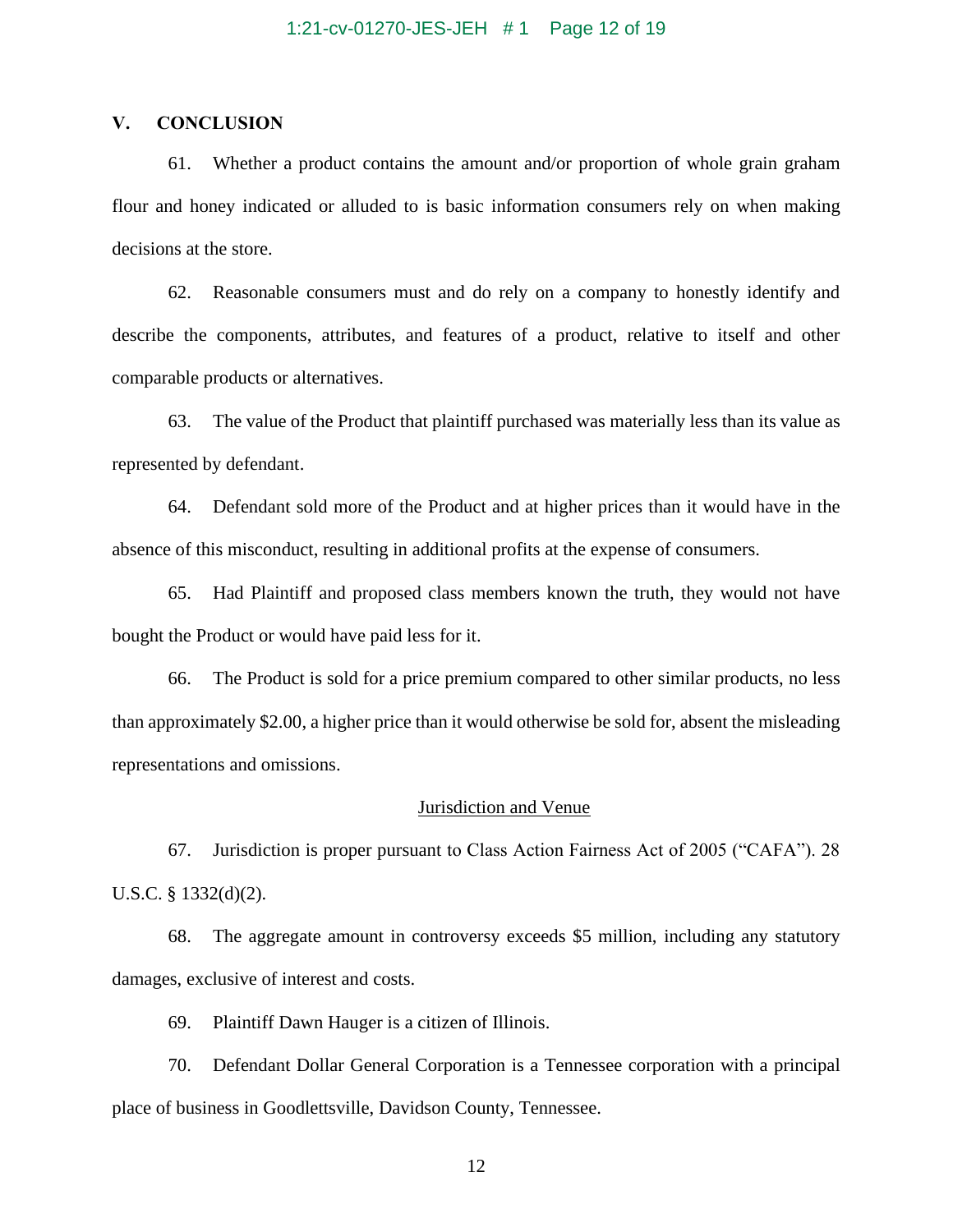#### 1:21-cv-01270-JES-JEH # 1 Page 13 of 19

71. Plaintiff and defendant are citizens of different states.

72. Venue is in this district because plaintiff resides in this district and the actions giving rise to the claims occurred within this district.

73. Venue is in the Peoria Division because plaintiff resides in Putnam County, which is where the events giving rise to the present claims occurred.

#### Parties

74. Plaintiff Dawn Hauger is a citizen of Magnolia, Putnam County, Illinois.

75. Defendant Dollar General Corporation, is a Tennessee corporation with a principal place of business in Goodlettsville, Tennessee, Davidson County.

76. Defendant is an American chain of variety stores with over 17,000 stores in the continental United States.

77. Founded as a family-owned dry goods emporium, the company rapidly expanded in rural and underserved areas.

78. Defendant has grown to become one of the most profitable stores in country, with revenue nearing \$27 billion in 2019.

79. Where "dollar stores" previously contained items of substandard quality, Dollar General's economies of scale and ability to quickly adapt to changing consumer demand have allowed it to thrive by offering higher quality goods.

80. Defendant sells national brands and its Clover Valley private label, or store brand.

81. Defendant's tough negotiating tactics with manufacturers of leading national brands means they will often produce their high-quality products to be sold under the Clover Valley label.

82. These items are equivalent in quality to, and often exceed, the national brand competitors, based on Dollar General's exacting specifications and criteria.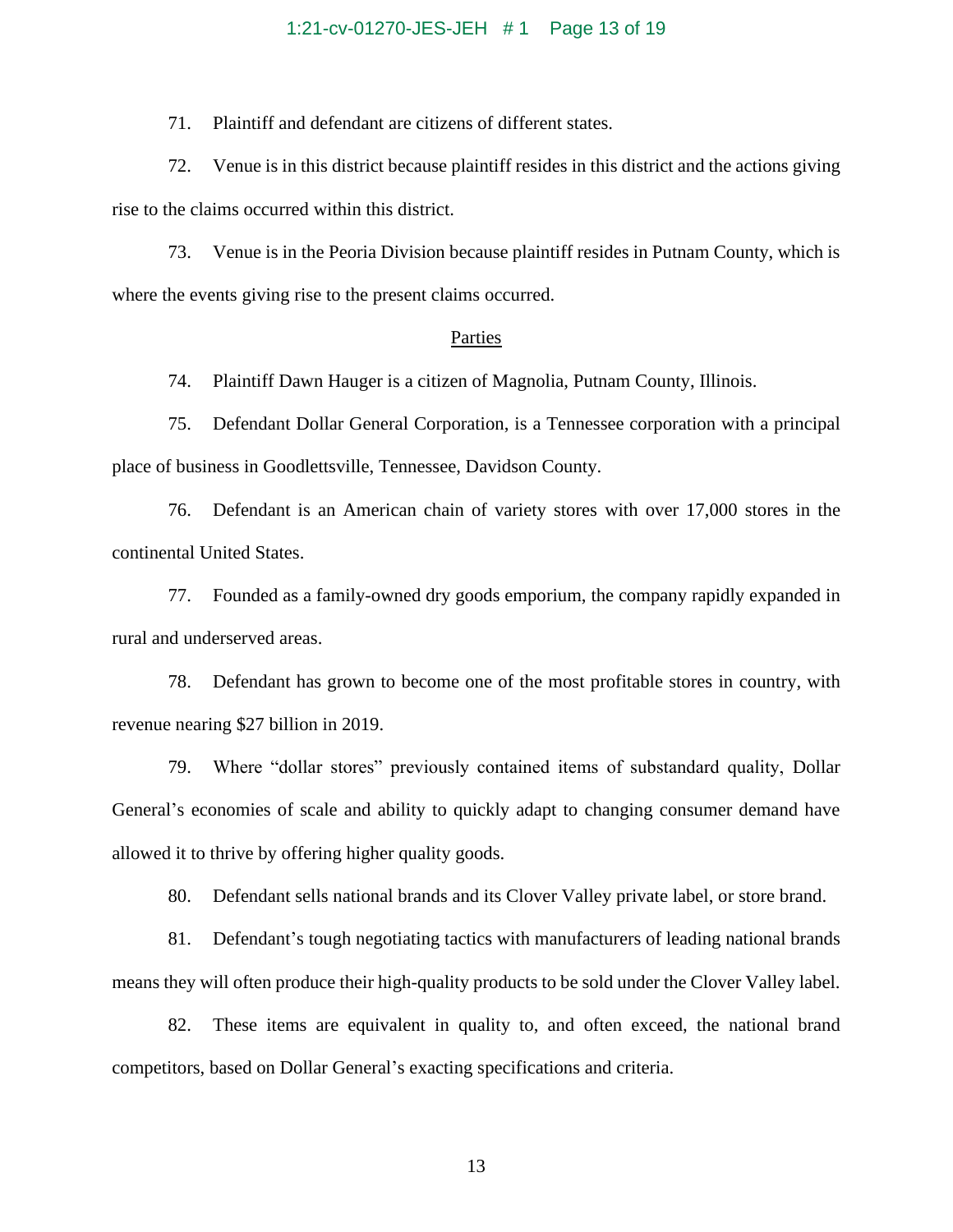#### 1:21-cv-01270-JES-JEH # 1 Page 14 of 19

83. Plaintiff bought the Product on one or more occasions within the statute of limitations for each cause of action alleged, at Defendant's stores, including at 710 IL-117 Toluca, IL 61369, between February and March 2021, among other times.

84. Plaintiff bought the Product because she expected it contained a predominant amount of whole grain flour and honey relative to enriched flour and sugar.

85. Plaintiff did not expect the Product to contain a significant percent less of these ingredients.

86. Plaintiff knew that Clover Valley was a brand with an established reputation for quality and expected it would live up to its word on the Product's composition.

87. Plaintiff bought the Product at or exceeding the above-referenced price.

88. Plaintiff relied on the representations identified here.

89. Plaintiff would not have purchased the Product if she knew the representations were false and misleading.

90. Plaintiff chose between Defendant's Product and other similar products which were represented similarly, but which did not misrepresent their attributes and/or lower-priced products which did not make the statements and claims made by Defendant.

91. The Product was worth less than what Plaintiff paid and she would not have paid as much absent Defendant's false and misleading statements and omissions.

92. Plaintiff intends to, seeks to, and will purchase the Product again when she can do so with the assurance that Product's representations are consistent with its composition.

#### Class Allegations

93. Plaintiff seeks certification under Fed. R. Civ. P. 23(b)(2) and (b)(3) of the following classes: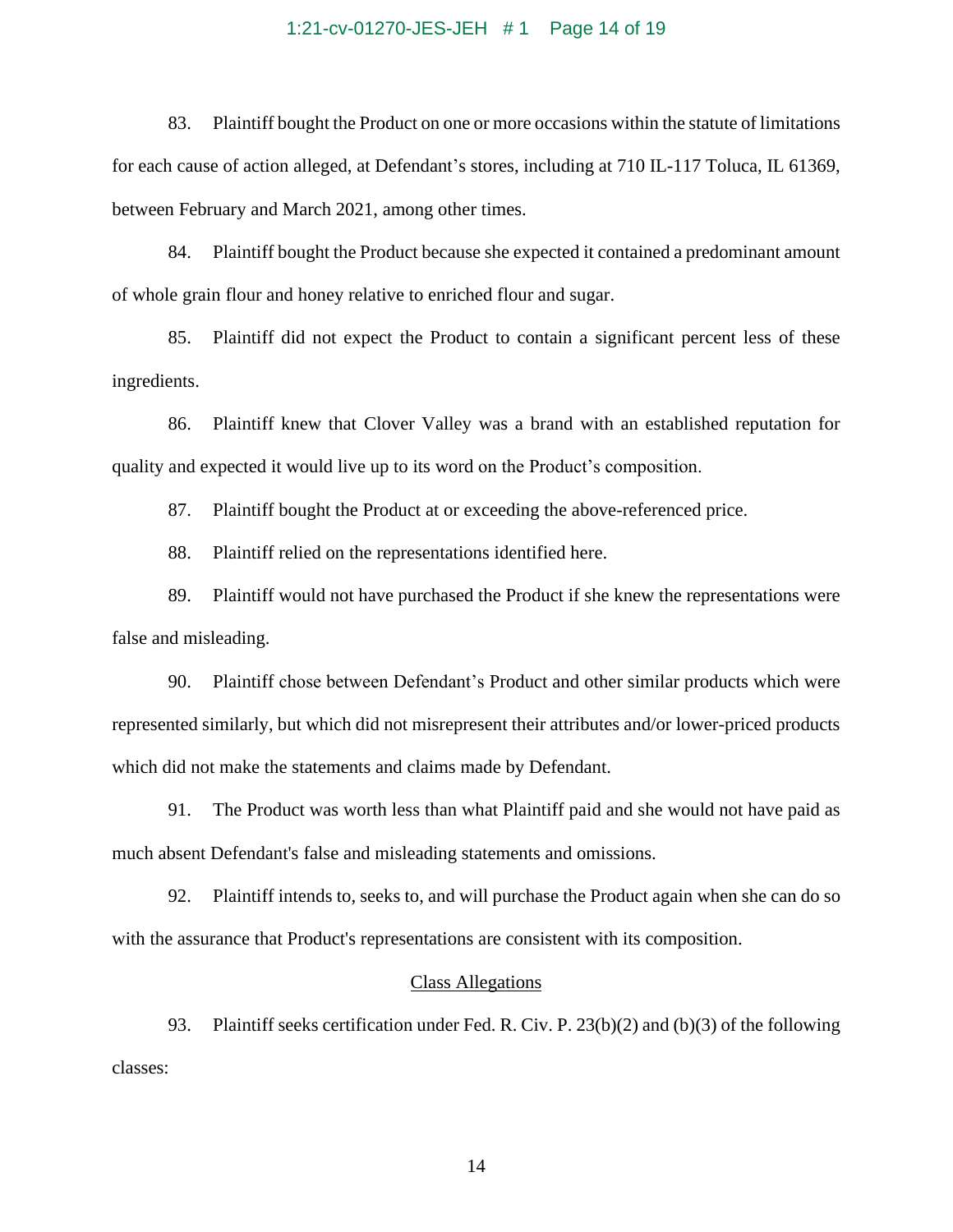**Illinois Class:** All persons in the State of Illinois who purchased the Product during the statutes of limitations for each cause of action alleged.

**Consumer Fraud Multi-State Class:** All persons in the States of Iowa and Arkansas who purchased the Product during the statutes of limitations for each cause of action alleged.<sup>20</sup>

94. Common questions of law or fact predominate and include whether defendant's

representations were and are misleading and if plaintiff and class members are entitled to damages.

95. Plaintiff's claims and basis for relief are typical to other members because all were

subjected to the same unfair and deceptive representations and actions.

96. Plaintiff is an adequate representative because her interests do not conflict with other

members.

97. No individual inquiry is necessary since the focus is only on defendant's practices

and the class is definable and ascertainable.

98. Individual actions would risk inconsistent results, be repetitive and are impractical

to justify, as the claims are modest relative to the scope of the harm.

99. Plaintiff's counsel is competent and experienced in complex class action litigation and intends to protect class members' interests adequately and fairly.

100. Plaintiff seeks class-wide injunctive relief because the practices continue.

## Illinois Consumer Fraud and Deceptive Business Practices Act ("ICFA"), 815 ILCS 505/1, et seq.

## (Consumer Protection Statute)

101. Plaintiff incorporates by reference all preceding paragraphs.

<sup>&</sup>lt;sup>20</sup> The States in the Consumer Fraud Multi-State Class are limited to those States with similar consumer fraud laws under the facts of this case: Iowa (Consumer Fraud and Private Right of Action for Consumer Frauds Act, Iowa Code Ann. § 714.16 et seq.); Arkansas (Arkansas Deceptive Trade Practices Act, Ark. Code § 4-88-101, et. seq.).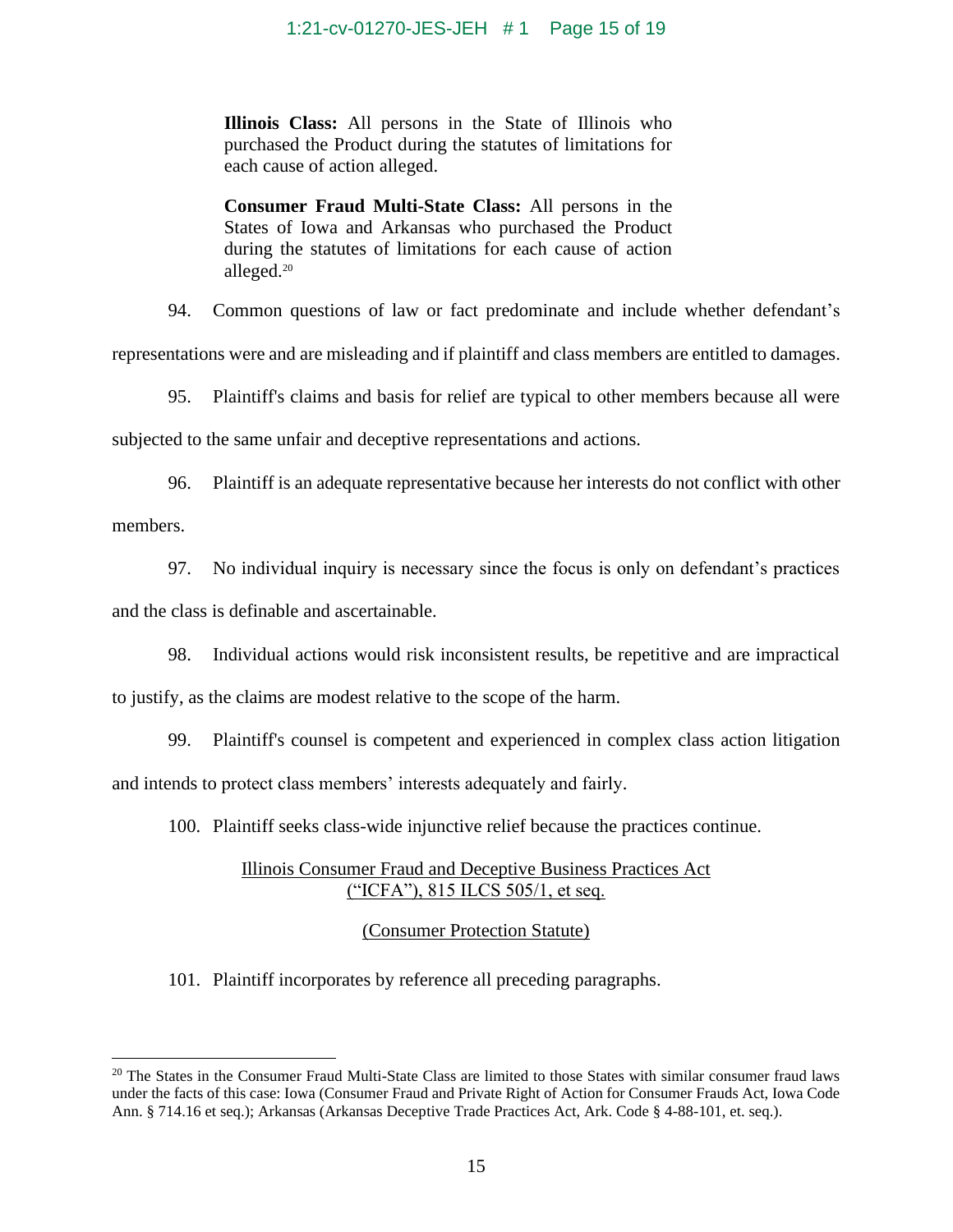#### 1:21-cv-01270-JES-JEH # 1 Page 16 of 19

102. Plaintiff and class members desired to purchase a product that contained a predominant amount of whole grain flour and honey relative to enriched flour and sugar.

103. Defendant's false and deceptive representations and omissions about the relative amounts of whole grains and honey are material in that they are likely to influence consumer purchasing decisions.

104. Defendant misrepresented the Product through statements, omissions, ambiguities, half-truths and/or actions.

105. Plaintiff relied on the representations and omissions.

106. Plaintiff and class members would not have purchased the Product or paid as much if the true facts had been known, suffering damages.

#### Violation of State Consumer Fraud Acts

#### (On Behalf of the Consumer Fraud Multi-State Class)

107. The Consumer Fraud Acts of the States in the Consumer Fraud Multi-State Class prohibit the use of unfair or deceptive business practices in the conduct of trade or commerce.

108. Defendant intended that plaintiff and each of the other members of the Consumer Fraud Multi-State Class would rely upon its deceptive conduct, and a reasonable person would in fact be misled by this deceptive conduct.

109. As a result of defendant's use or employment of artifice, unfair or deceptive acts or business practices, plaintiff, and each of the other members of the Consumer Fraud Multi-State Class, have sustained damages in an amount to be proven at trial.

110. In addition, defendant's conduct showed malice, motive, and the reckless disregard of the truth such that an award of punitive damages is appropriate.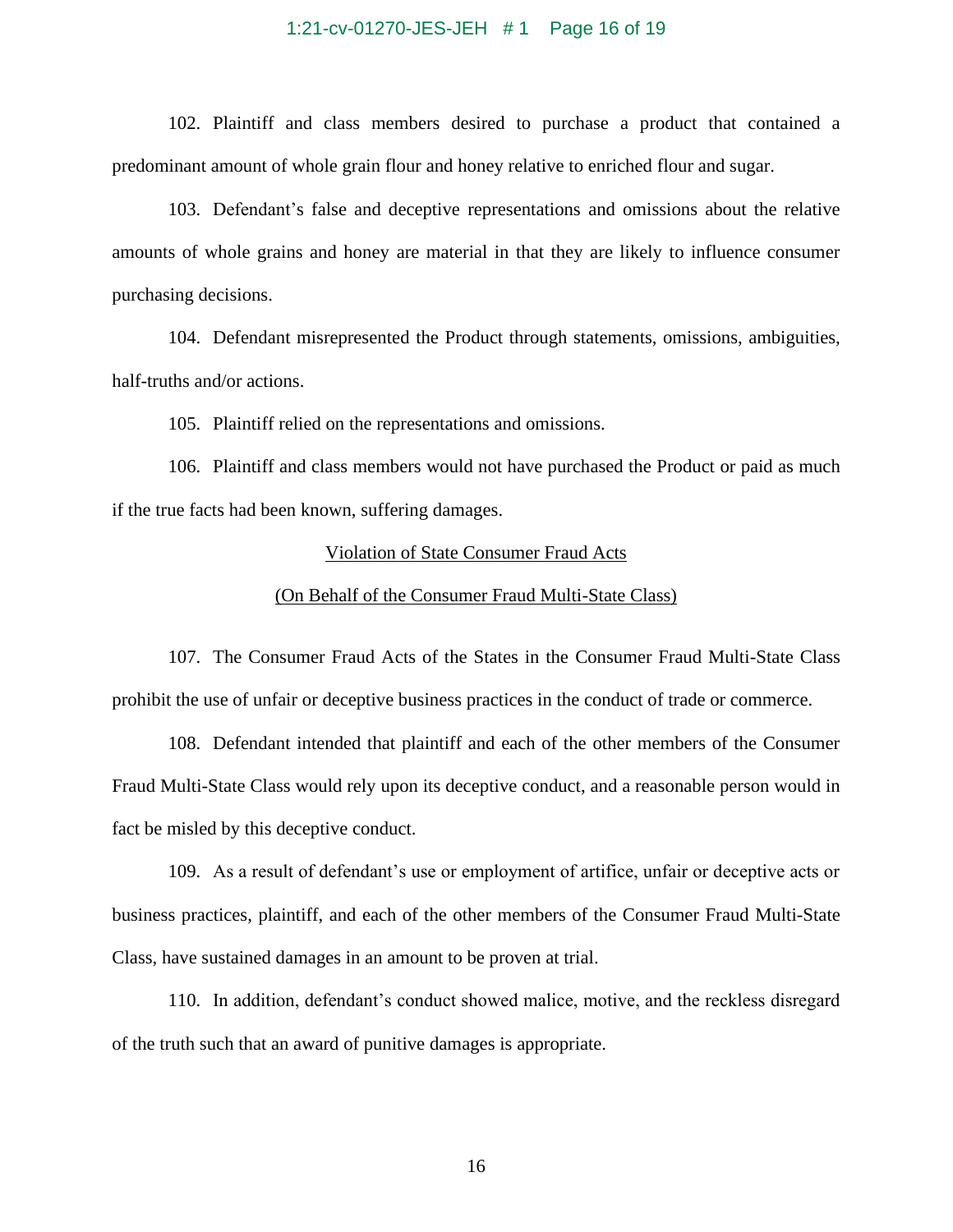#### 1:21-cv-01270-JES-JEH # 1 Page 17 of 19

## Breaches of Express Warranty, Implied Warranty of Merchantability and Magnuson Moss Warranty Act, 15 U.S.C. §§ 2301, *et seq*.

111. The Product was manufactured, identified, and sold by defendant and expressly and impliedly warranted to plaintiff and class members that it contained a predominant amount of whole grain flour and honey relative to enriched flour and sugar.

112. Defendant had a duty to disclose and/or provide non-deceptive descriptions and marketing of the Product.

113. This duty is based on Defendant's outsized role in the market for this type of product, because Dollar General is the largest national chain of stores, where consumers get maximum value for their money.

114. Plaintiff provided or will provide notice to defendant, its agents, representatives, retailers, and their employees.

115. Defendant received notice and should have been aware of these issues due to complaints by regulators, competitors, and consumers, to its main offices.

116. The Product did not conform to its affirmations of fact and promises due to defendant's actions and was not merchantable because it was not fit to pass in the trade as advertised.

117. Plaintiff and class members would not have purchased the Product or paid as much if the true facts had been known, suffering damages.

#### Negligent Misrepresentation

118. Defendant had a duty to truthfully represent the Product, which it breached.

119. This duty is based on defendant's position, holding itself out as having special knowledge and experience this area, as custodians and owners of the Clover Valley brand, known for its high-quality goods, even exceeding that of the national brands.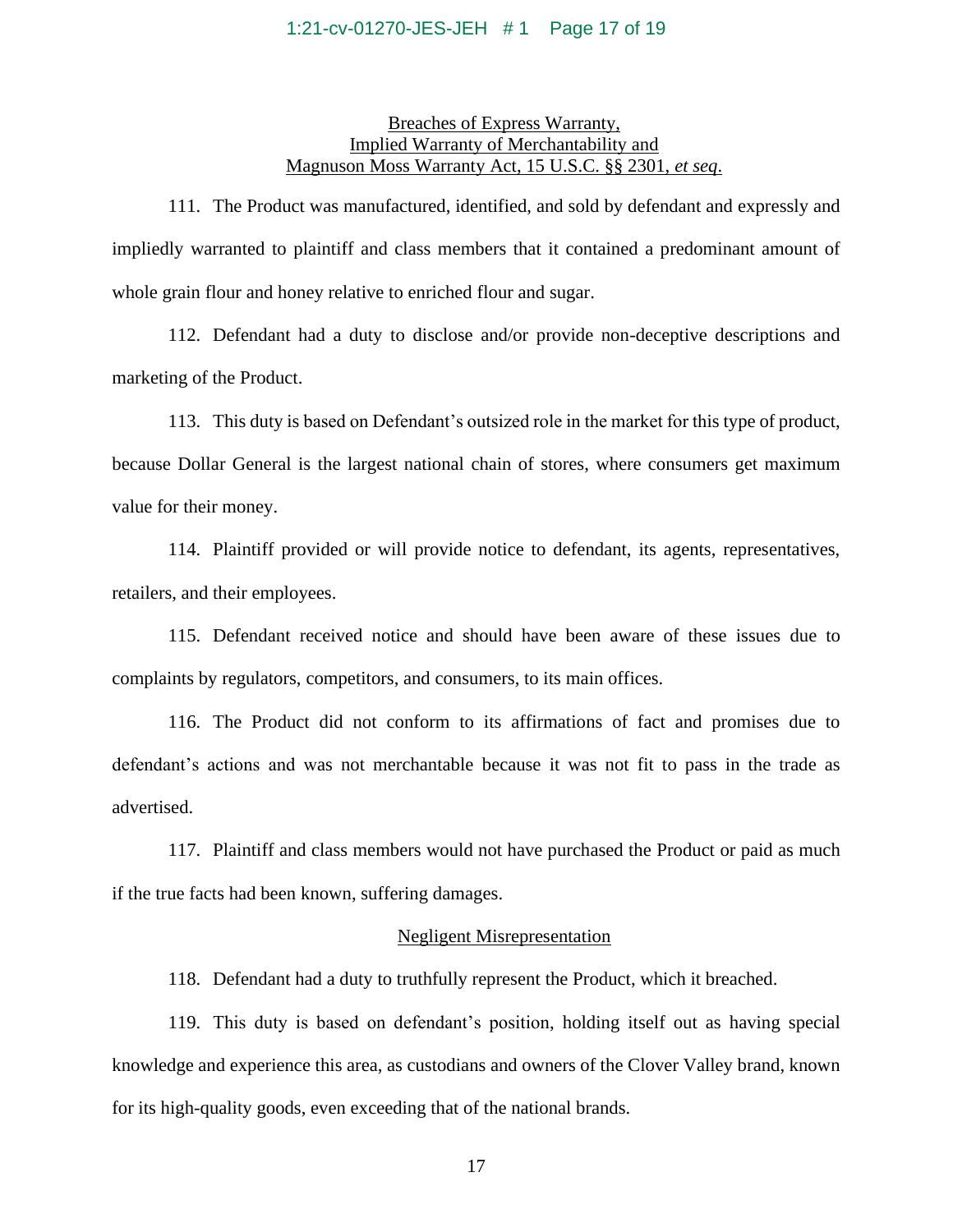#### 1:21-cv-01270-JES-JEH # 1 Page 18 of 19

120. The representations took advantage of consumers' cognitive shortcuts made at the point-of-sale and their trust in defendant, a leader in supplying honest products to consumers, especially in rural, underserved areas.

121. Plaintiff and class members reasonably and justifiably relied on these negligent misrepresentations and omissions, which served to induce and did induce, their purchase of the Product.

122. Plaintiff and class members would not have purchased the Product or paid as much if the true facts had been known, suffering damages.

#### Fraud

123. Defendant misrepresented and/or omitted the attributes and qualities of the Product, that it contained a predominant amount of whole grain flour and honey relative to enriched flour and sugar.

124. Defendant possesses specialized knowledge regarding the relative amounts of whole grain and honey content of the Product.

125. Moreover, the records Defendant is required to maintain provide it with actual and/or constructive knowledge of the falsity of the representations.

126. Defendant's fraudulent intent is evinced by its knowledge that the Product was not consistent with its representations.

#### Unjust Enrichment

127. Defendant obtained benefits and monies because the Product was not as represented and expected, to the detriment and impoverishment of plaintiff and class members, who seek restitution and disgorgement of inequitably obtained profits.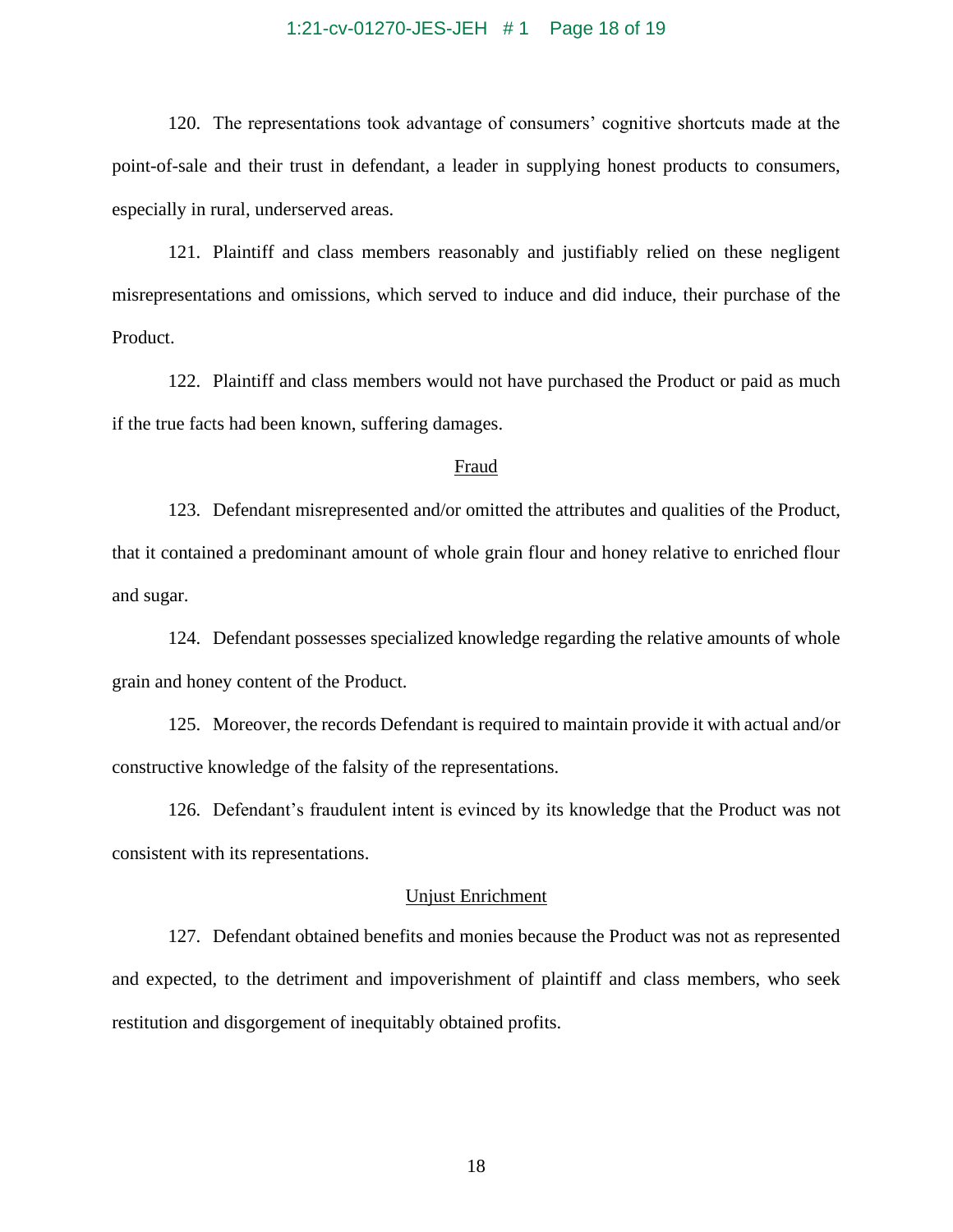## Jury Demand and Prayer for Relief

Plaintiff demands a jury trial on all issues.

**WHEREFORE**, Plaintiff prays for judgment:

- 1. Declaring this a proper class action, certifying plaintiff as representative and the undersigned as counsel for the class;
- 2. Entering preliminary and permanent injunctive relief by directing defendant to correct the challenged practices to comply with the law;
- 3. Injunctive relief to remove, correct and/or refrain from the challenged practices and representations, and restitution and disgorgement for members of the class pursuant to the applicable laws;
- 4. Awarding monetary damages, statutory and/or punitive damages pursuant to any statutory claims and interest pursuant to the common law and other statutory claims;
- 5. Awarding costs and expenses, including reasonable fees for plaintiff's attorneys and experts; and
- 6. Other and further relief as the Court deems just and proper.

Dated: September 24, 2021

Respectfully submitted,

Sheehan & Associates, P.C. /s/Spencer Sheehan 60 Cuttermill Rd Ste 409 Great Neck NY 11021 Tel: (516) 268-7080 spencer@spencersheehan.com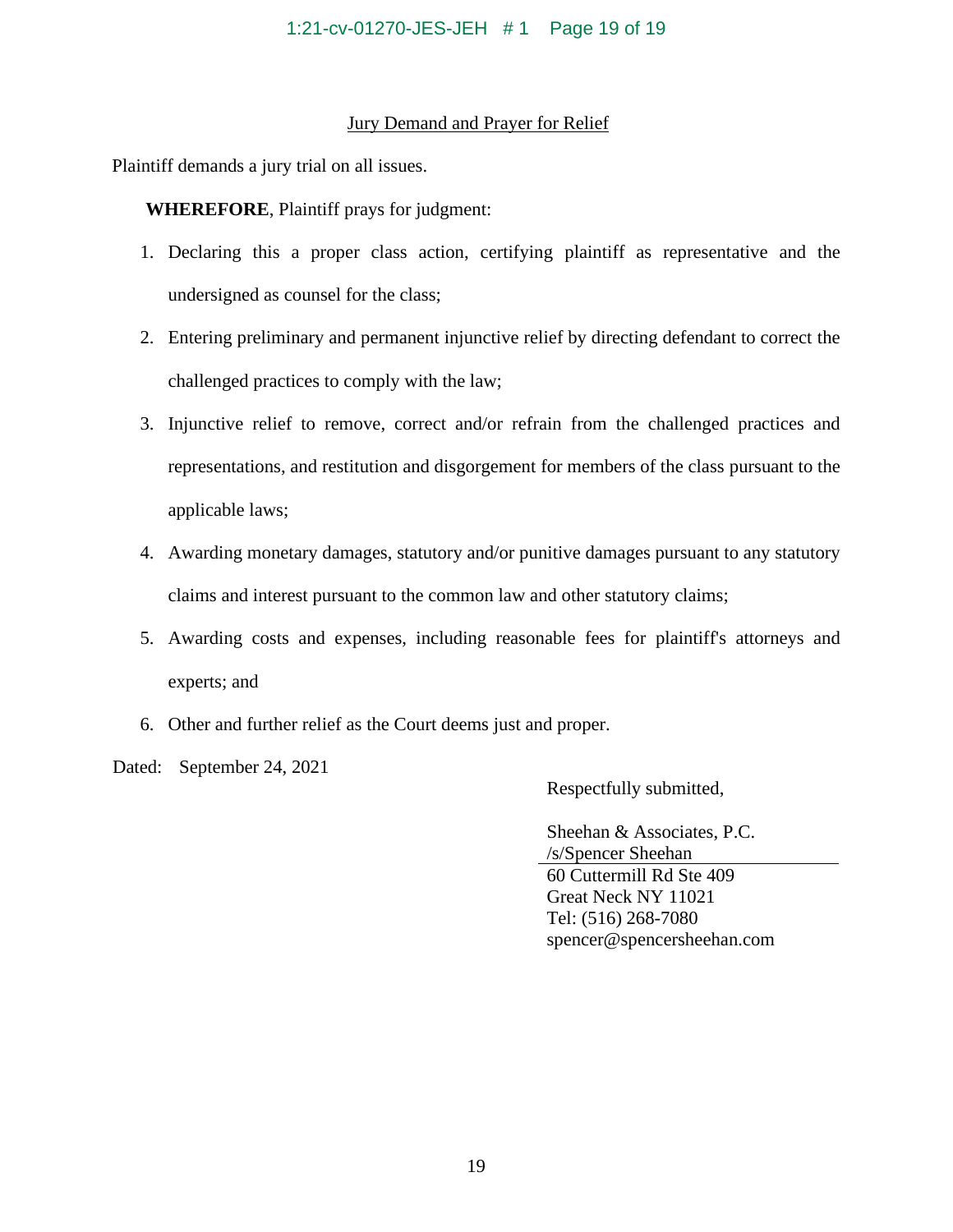| JS 44 (Rev. 04/21)                                                                                                                                                                                                                                                                                                                                                                                                                                                                                                                                                                                                                                                                                            |                                                                                                                                                                                                                                                                                                                                                                                                                                                                                                                                                                                                                                                                                                       |                                                                                                                                                                                                                                                                                                                                                                                                                                                                                                                                                                                                                                                                                                                                                                                 | 1:21-cv CIVIL EOVER SHEET age 1 of 1                                                                                                                                                                                                                                                                                                                                                                                                                     |                                                                                                                                                                                                                                                                                                                                                                                                                                                                                                                                                                                                | <b>E-FILED</b>                                                                                                                                                                                                                                                                                                                                                                                                                                                                                                                                                                                                                                                                                                                                                  |  |  |  |
|---------------------------------------------------------------------------------------------------------------------------------------------------------------------------------------------------------------------------------------------------------------------------------------------------------------------------------------------------------------------------------------------------------------------------------------------------------------------------------------------------------------------------------------------------------------------------------------------------------------------------------------------------------------------------------------------------------------|-------------------------------------------------------------------------------------------------------------------------------------------------------------------------------------------------------------------------------------------------------------------------------------------------------------------------------------------------------------------------------------------------------------------------------------------------------------------------------------------------------------------------------------------------------------------------------------------------------------------------------------------------------------------------------------------------------|---------------------------------------------------------------------------------------------------------------------------------------------------------------------------------------------------------------------------------------------------------------------------------------------------------------------------------------------------------------------------------------------------------------------------------------------------------------------------------------------------------------------------------------------------------------------------------------------------------------------------------------------------------------------------------------------------------------------------------------------------------------------------------|----------------------------------------------------------------------------------------------------------------------------------------------------------------------------------------------------------------------------------------------------------------------------------------------------------------------------------------------------------------------------------------------------------------------------------------------------------|------------------------------------------------------------------------------------------------------------------------------------------------------------------------------------------------------------------------------------------------------------------------------------------------------------------------------------------------------------------------------------------------------------------------------------------------------------------------------------------------------------------------------------------------------------------------------------------------|-----------------------------------------------------------------------------------------------------------------------------------------------------------------------------------------------------------------------------------------------------------------------------------------------------------------------------------------------------------------------------------------------------------------------------------------------------------------------------------------------------------------------------------------------------------------------------------------------------------------------------------------------------------------------------------------------------------------------------------------------------------------|--|--|--|
|                                                                                                                                                                                                                                                                                                                                                                                                                                                                                                                                                                                                                                                                                                               |                                                                                                                                                                                                                                                                                                                                                                                                                                                                                                                                                                                                                                                                                                       |                                                                                                                                                                                                                                                                                                                                                                                                                                                                                                                                                                                                                                                                                                                                                                                 |                                                                                                                                                                                                                                                                                                                                                                                                                                                          | The JS 44 civil cover sheet and the information contained herein neither replace nor supplement the filing and <b>spinicipal confergions</b> of an information of the United States in September 1974, is required for the use of t                                                                                                                                                                                                                                                                                                                                                            |                                                                                                                                                                                                                                                                                                                                                                                                                                                                                                                                                                                                                                                                                                                                                                 |  |  |  |
| I. (a) PLAINTIFFS<br>Dawn Hauger, individually and on behalf of all others<br>similarly situated                                                                                                                                                                                                                                                                                                                                                                                                                                                                                                                                                                                                              |                                                                                                                                                                                                                                                                                                                                                                                                                                                                                                                                                                                                                                                                                                       |                                                                                                                                                                                                                                                                                                                                                                                                                                                                                                                                                                                                                                                                                                                                                                                 |                                                                                                                                                                                                                                                                                                                                                                                                                                                          | <b>DEFENDANTS</b><br><b>Dollar General Corporation</b>                                                                                                                                                                                                                                                                                                                                                                                                                                                                                                                                         |                                                                                                                                                                                                                                                                                                                                                                                                                                                                                                                                                                                                                                                                                                                                                                 |  |  |  |
| (b) County of Residence of First Listed Plaintiff                                                                                                                                                                                                                                                                                                                                                                                                                                                                                                                                                                                                                                                             | (EXCEPT IN U.S. PLAINTIFF CASES)                                                                                                                                                                                                                                                                                                                                                                                                                                                                                                                                                                                                                                                                      | Putnam                                                                                                                                                                                                                                                                                                                                                                                                                                                                                                                                                                                                                                                                                                                                                                          | NOTE:                                                                                                                                                                                                                                                                                                                                                                                                                                                    | County of Residence of First Listed Defendant<br>(IN U.S. PLAINTIFF CASES ONLY)<br>IN LAND CONDEMNATION CASES, USE THE LOCATION OF<br>THE TRACT OF LAND INVOLVED.                                                                                                                                                                                                                                                                                                                                                                                                                              |                                                                                                                                                                                                                                                                                                                                                                                                                                                                                                                                                                                                                                                                                                                                                                 |  |  |  |
| (c) Attorneys (Firm Name, Address, and Telephone Number)<br>Sheehan & Associates, P.C., 60 Cuttermill Rd Ste 409 Great Neck NY<br>11021-3104 (516) 268-7080                                                                                                                                                                                                                                                                                                                                                                                                                                                                                                                                                   |                                                                                                                                                                                                                                                                                                                                                                                                                                                                                                                                                                                                                                                                                                       |                                                                                                                                                                                                                                                                                                                                                                                                                                                                                                                                                                                                                                                                                                                                                                                 | Attorneys (If Known)                                                                                                                                                                                                                                                                                                                                                                                                                                     |                                                                                                                                                                                                                                                                                                                                                                                                                                                                                                                                                                                                |                                                                                                                                                                                                                                                                                                                                                                                                                                                                                                                                                                                                                                                                                                                                                                 |  |  |  |
| <b>II. BASIS OF JURISDICTION</b> (Place an "X" in One Box Only)                                                                                                                                                                                                                                                                                                                                                                                                                                                                                                                                                                                                                                               |                                                                                                                                                                                                                                                                                                                                                                                                                                                                                                                                                                                                                                                                                                       |                                                                                                                                                                                                                                                                                                                                                                                                                                                                                                                                                                                                                                                                                                                                                                                 | (For Diversity Cases Only)                                                                                                                                                                                                                                                                                                                                                                                                                               | <b>III. CITIZENSHIP OF PRINCIPAL PARTIES</b> (Place an "X" in One Box for Plaintiff                                                                                                                                                                                                                                                                                                                                                                                                                                                                                                            | and One Box for Defendant)                                                                                                                                                                                                                                                                                                                                                                                                                                                                                                                                                                                                                                                                                                                                      |  |  |  |
| $\Box$ 1 U.S. Government<br>Plaintiff                                                                                                                                                                                                                                                                                                                                                                                                                                                                                                                                                                                                                                                                         | $\Box$ 3 Federal Question<br>(U.S. Government Not a Party)                                                                                                                                                                                                                                                                                                                                                                                                                                                                                                                                                                                                                                            |                                                                                                                                                                                                                                                                                                                                                                                                                                                                                                                                                                                                                                                                                                                                                                                 | Citizen of This State                                                                                                                                                                                                                                                                                                                                                                                                                                    | <b>PTF</b><br><b>DEF</b><br>☑ 1<br>$\Box$ 1 Incorporated or Principal Place<br>of Business In This State                                                                                                                                                                                                                                                                                                                                                                                                                                                                                       | PTF<br>DEF<br>$\Box$ 4<br>$\Box$ 4                                                                                                                                                                                                                                                                                                                                                                                                                                                                                                                                                                                                                                                                                                                              |  |  |  |
| $\Box$ 2 U.S. Government<br>Defendant                                                                                                                                                                                                                                                                                                                                                                                                                                                                                                                                                                                                                                                                         | $\boxtimes$ 4 Diversity                                                                                                                                                                                                                                                                                                                                                                                                                                                                                                                                                                                                                                                                               | (Indicate Citizenship of Parties in Item III)                                                                                                                                                                                                                                                                                                                                                                                                                                                                                                                                                                                                                                                                                                                                   | Citizen of Another State                                                                                                                                                                                                                                                                                                                                                                                                                                 | $\Box$ 2<br>$\Box$ 2 Incorporated <i>and</i> Principal Place<br>of Business In Another State                                                                                                                                                                                                                                                                                                                                                                                                                                                                                                   | ⊠ 5<br>$\Box$ 5                                                                                                                                                                                                                                                                                                                                                                                                                                                                                                                                                                                                                                                                                                                                                 |  |  |  |
| <b>IV. NATURE OF SUIT</b> (Place an "X" in One Box Only)                                                                                                                                                                                                                                                                                                                                                                                                                                                                                                                                                                                                                                                      |                                                                                                                                                                                                                                                                                                                                                                                                                                                                                                                                                                                                                                                                                                       |                                                                                                                                                                                                                                                                                                                                                                                                                                                                                                                                                                                                                                                                                                                                                                                 | Citizen or Subject of a<br>Foreign Country                                                                                                                                                                                                                                                                                                                                                                                                               | $\Box$ 3<br>$\Box$ 3 Foreign Nation<br>Click here for: Nature of Suit Code Descriptions.                                                                                                                                                                                                                                                                                                                                                                                                                                                                                                       | $\square$ 6<br>$\Box$ 6                                                                                                                                                                                                                                                                                                                                                                                                                                                                                                                                                                                                                                                                                                                                         |  |  |  |
| <b>CONTRACT</b>                                                                                                                                                                                                                                                                                                                                                                                                                                                                                                                                                                                                                                                                                               |                                                                                                                                                                                                                                                                                                                                                                                                                                                                                                                                                                                                                                                                                                       | <b>TORTS</b>                                                                                                                                                                                                                                                                                                                                                                                                                                                                                                                                                                                                                                                                                                                                                                    | <b>FORFEITURE/PENALTY</b>                                                                                                                                                                                                                                                                                                                                                                                                                                | <b>BANKRUPTCY</b>                                                                                                                                                                                                                                                                                                                                                                                                                                                                                                                                                                              | <b>OTHER STATUTES</b>                                                                                                                                                                                                                                                                                                                                                                                                                                                                                                                                                                                                                                                                                                                                           |  |  |  |
| $\Box$ 110 Insurance<br>$\Box$ 120 Marine<br>$\Box$ 130 Miller Act<br>$\Box$ 140 Negotiable Instrument<br>$\Box$ 150 Recovery of Overpayment<br>& Enforcement of Judgment<br>$\Box$ 151 Medicare Act<br>$\Box$ 152 Recovery of Defaulted<br><b>Student Loans</b><br>(Excludes Veterans)<br>$\Box$ 153 Recovery of Overpayment<br>of Veteran's Benefits<br>$\Box$ 160 Stockholders' Suits<br>$\Box$ 190 Other Contract<br>$\Box$ 195 Contract Product Liability<br>$\Box$ 196 Franchise<br>REAL PROPERTY<br>$\Box$ 210 Land Condemnation<br>$\Box$ 220 Foreclosure<br>$\Box$ 230 Rent Lease & Ejectment<br>$\Box$ 240 Torts to Land<br>$\Box$ 245 Tort Product Liability<br>$\Box$ 290 All Other Real Property | PERSONAL INJURY<br>$\Box$ 310 Airplane<br>$\Box$ 315 Airplane Product<br>Liability<br>$\Box$ 320 Assault, Libel &<br>Slander<br>□ 330 Federal Employers'<br>Liability<br>$\square$ 340 Marine<br>$\Box$ 345 Marine Product<br>Liability<br>$\square$ 350 Motor Vehicle<br>$\square$ 355 Motor Vehicle<br><b>Product Liability</b><br>□ 360 Other Personal<br>Injury<br>$\Box$ 362 Personal Injury -<br>Medical Malpractice<br><b>CIVIL RIGHTS</b><br>$\Box$ 440 Other Civil Rights<br>$\Box$ 441 Voting<br>$\Box$ 442 Employment<br>$\Box$ 443 Housing/<br>Accommodations<br>$\square$ 445 Amer. w/Disabilities-<br>Employment<br>$\square$ 446 Amer. w/Disabilities<br>Other<br>$\Box$ 448 Education | PERSONAL INJURY<br>$\Box$ 365 Personal Injury -<br><b>Product Liability</b><br>$\Box$ 367 Health Care/<br>Pharmaceutical<br>Personal Injury<br>Product Liability<br>$\Box$ 368 Asbestos Personal<br><b>Injury Product</b><br>Liability<br>PERSONAL PROPERTY<br>☑ 370 Other Fraud<br>$\Box$ 371 Truth in Lending<br>$\Box$ 380 Other Personal<br><b>Property Damage</b><br>$\Box$ 385 Property Damage<br>Product Liability<br><b>PRISONER PETITIONS</b><br><b>Habeas Corpus:</b><br>$\Box$ 463 Alien Detainee<br>$\Box$ 510 Motions to Vacate<br>Sentence<br>$\square$ 530 General<br>$\Box$ 535 Death Penalty<br>Other:<br>$\Box$ 540 Mandamus & Other<br>$\Box$ 550 Civil Rights<br>$\Box$ 555 Prison Condition<br>$\Box$ 560 Civil Detainee -<br>Conditions of<br>Confinement | □ 625 Drug Related Seizure<br>of Property 21 USC 881<br>$\square$ 690 Other<br><b>LABOR</b><br>□ 710 Fair Labor Standards<br>Act<br>□ 720 Labor/Management<br>Relations<br>□ 740 Railway Labor Act<br>$\Box$ 751 Family and Medical<br>Leave Act<br>□ 790 Other Labor Litigation<br>□ 791 Employee Retirement<br><b>Income Security Act</b><br><b>IMMIGRATION</b><br>$\Box$ 462 Naturalization Application<br>$\square$ 465 Other Immigration<br>Actions | $\Box$ 422 Appeal 28 USC 158<br>$\Box$ 423 Withdrawal<br>28 USC 157<br><b>INTELLECTUAL</b><br><b>PROPERTY RIGHTS</b><br>$\Box$ 820 Copyrights<br>◻<br>830 Patent<br>□<br>835 Patent-Abbreviated<br>New Drug Application<br>840 Trademark<br>◻<br>□<br>880 Defend Trade Secrets<br>Act of 2016<br><b>SOCIAL SECURITY</b><br>861 HIA (1395ff)<br>□<br>862 Black Lung (923)<br>□<br>863 DIWC/DIWW (405(g))<br>$\Box$<br>$\Box$<br>864 SSID Title XVI<br>$\Box$ 865 RSI (405(g))<br><b>FEDERAL TAX SUITS</b><br>870 Taxes (U.S. Plaintiff<br>or Defendant)<br>□ 871 IRS-Third Party<br>26 USC 7609 | □ 375 False Claims Act<br>$\Box$ 376 Qui Tam (31 USC<br>3729(a)<br>$\Box$ 400 State Reapportionment<br>$\Box$ 410 Antitrust<br>$\Box$ 430 Banks and Banking<br>$\Box$ 450 Commerce<br>$\Box$ 460 Deportation<br>□ 470 Racketeer Influenced and<br>Corrupt Organizations<br>480 Consumer Credit<br>(15 USC 1681 or 1692)<br>$\Box$ 485 Telephone Consumer<br>Protection Act<br>□ 490 Cable/Sat TV<br>□ 850 Securities/Commodities/<br>Exchange<br>□ 890 Other Statutory Actions<br>□ 891 Agricultural Acts<br>$\Box$ 893 Environmental Matters<br>◻<br>895 Freedom of Information<br>Act<br>□ 896 Arbitration<br>□ 899 Administrative Procedure<br>Act/Review or Appeal of<br><b>Agency Decision</b><br>$\Box$ 950 Constitutionality of<br><b>State Statutes</b> |  |  |  |
| V. ORIGIN (Place an "X" in One Box Only)<br>$\boxtimes$ 1 Original<br>Proceeding                                                                                                                                                                                                                                                                                                                                                                                                                                                                                                                                                                                                                              | $\Box$ 2 Removed from<br>$\Box$ 3<br><b>State Court</b>                                                                                                                                                                                                                                                                                                                                                                                                                                                                                                                                                                                                                                               | Remanded from<br>Appellate Court                                                                                                                                                                                                                                                                                                                                                                                                                                                                                                                                                                                                                                                                                                                                                | $\Box$ 4 Reinstated or<br>Reopened<br>Cite the U.S. Civil Statute under which you are filing (Do not cite jurisdictional statutes unless diversity):                                                                                                                                                                                                                                                                                                     | $\Box$ 5 Transferred from<br>$\Box$ 6 Multidistrict<br>Another District<br>Litigation -<br>(specify)<br>Transfer                                                                                                                                                                                                                                                                                                                                                                                                                                                                               | $\Box$ 8 Multidistrict<br>Litigation -<br>Direct File                                                                                                                                                                                                                                                                                                                                                                                                                                                                                                                                                                                                                                                                                                           |  |  |  |
| VI. CAUSE OF ACTION                                                                                                                                                                                                                                                                                                                                                                                                                                                                                                                                                                                                                                                                                           | 28 U.S.C. § 1332<br>Brief description of cause:<br>false advertising                                                                                                                                                                                                                                                                                                                                                                                                                                                                                                                                                                                                                                  |                                                                                                                                                                                                                                                                                                                                                                                                                                                                                                                                                                                                                                                                                                                                                                                 |                                                                                                                                                                                                                                                                                                                                                                                                                                                          |                                                                                                                                                                                                                                                                                                                                                                                                                                                                                                                                                                                                |                                                                                                                                                                                                                                                                                                                                                                                                                                                                                                                                                                                                                                                                                                                                                                 |  |  |  |
| <b>VII. REQUESTED IN</b><br><b>COMPLAINT:</b>                                                                                                                                                                                                                                                                                                                                                                                                                                                                                                                                                                                                                                                                 | ☑<br>UNDER RULE 23, F.R.Cv.P.                                                                                                                                                                                                                                                                                                                                                                                                                                                                                                                                                                                                                                                                         | CHECK IF THIS IS A CLASS ACTION                                                                                                                                                                                                                                                                                                                                                                                                                                                                                                                                                                                                                                                                                                                                                 | <b>DEMAND \$</b><br>5,000,000                                                                                                                                                                                                                                                                                                                                                                                                                            |                                                                                                                                                                                                                                                                                                                                                                                                                                                                                                                                                                                                | CHECK YES only if demanded in complaint:<br><b>JURY DEMAND:</b><br>$\boxtimes$ Yes<br>$\square$ No                                                                                                                                                                                                                                                                                                                                                                                                                                                                                                                                                                                                                                                              |  |  |  |
| VIII. RELATED CASE(S)<br><b>IF ANY</b>                                                                                                                                                                                                                                                                                                                                                                                                                                                                                                                                                                                                                                                                        | (See instructions):                                                                                                                                                                                                                                                                                                                                                                                                                                                                                                                                                                                                                                                                                   | <b>JUDGE</b>                                                                                                                                                                                                                                                                                                                                                                                                                                                                                                                                                                                                                                                                                                                                                                    |                                                                                                                                                                                                                                                                                                                                                                                                                                                          | DOCKET NUMBER                                                                                                                                                                                                                                                                                                                                                                                                                                                                                                                                                                                  |                                                                                                                                                                                                                                                                                                                                                                                                                                                                                                                                                                                                                                                                                                                                                                 |  |  |  |
| <b>DATE</b>                                                                                                                                                                                                                                                                                                                                                                                                                                                                                                                                                                                                                                                                                                   |                                                                                                                                                                                                                                                                                                                                                                                                                                                                                                                                                                                                                                                                                                       |                                                                                                                                                                                                                                                                                                                                                                                                                                                                                                                                                                                                                                                                                                                                                                                 | SIGNATURE OF ATTORNEY OF RECORD                                                                                                                                                                                                                                                                                                                                                                                                                          |                                                                                                                                                                                                                                                                                                                                                                                                                                                                                                                                                                                                |                                                                                                                                                                                                                                                                                                                                                                                                                                                                                                                                                                                                                                                                                                                                                                 |  |  |  |
| <b>FOR OFFICE USE ONLY</b>                                                                                                                                                                                                                                                                                                                                                                                                                                                                                                                                                                                                                                                                                    | September 24, 2021<br>/s/Spencer Sheehan                                                                                                                                                                                                                                                                                                                                                                                                                                                                                                                                                                                                                                                              |                                                                                                                                                                                                                                                                                                                                                                                                                                                                                                                                                                                                                                                                                                                                                                                 |                                                                                                                                                                                                                                                                                                                                                                                                                                                          |                                                                                                                                                                                                                                                                                                                                                                                                                                                                                                                                                                                                |                                                                                                                                                                                                                                                                                                                                                                                                                                                                                                                                                                                                                                                                                                                                                                 |  |  |  |
| <b>RECEIPT#</b>                                                                                                                                                                                                                                                                                                                                                                                                                                                                                                                                                                                                                                                                                               | <b>AMOUNT</b>                                                                                                                                                                                                                                                                                                                                                                                                                                                                                                                                                                                                                                                                                         | <b>APPLYING IFP</b>                                                                                                                                                                                                                                                                                                                                                                                                                                                                                                                                                                                                                                                                                                                                                             | <b>JUDGE</b>                                                                                                                                                                                                                                                                                                                                                                                                                                             | MAG. JUDGE                                                                                                                                                                                                                                                                                                                                                                                                                                                                                                                                                                                     |                                                                                                                                                                                                                                                                                                                                                                                                                                                                                                                                                                                                                                                                                                                                                                 |  |  |  |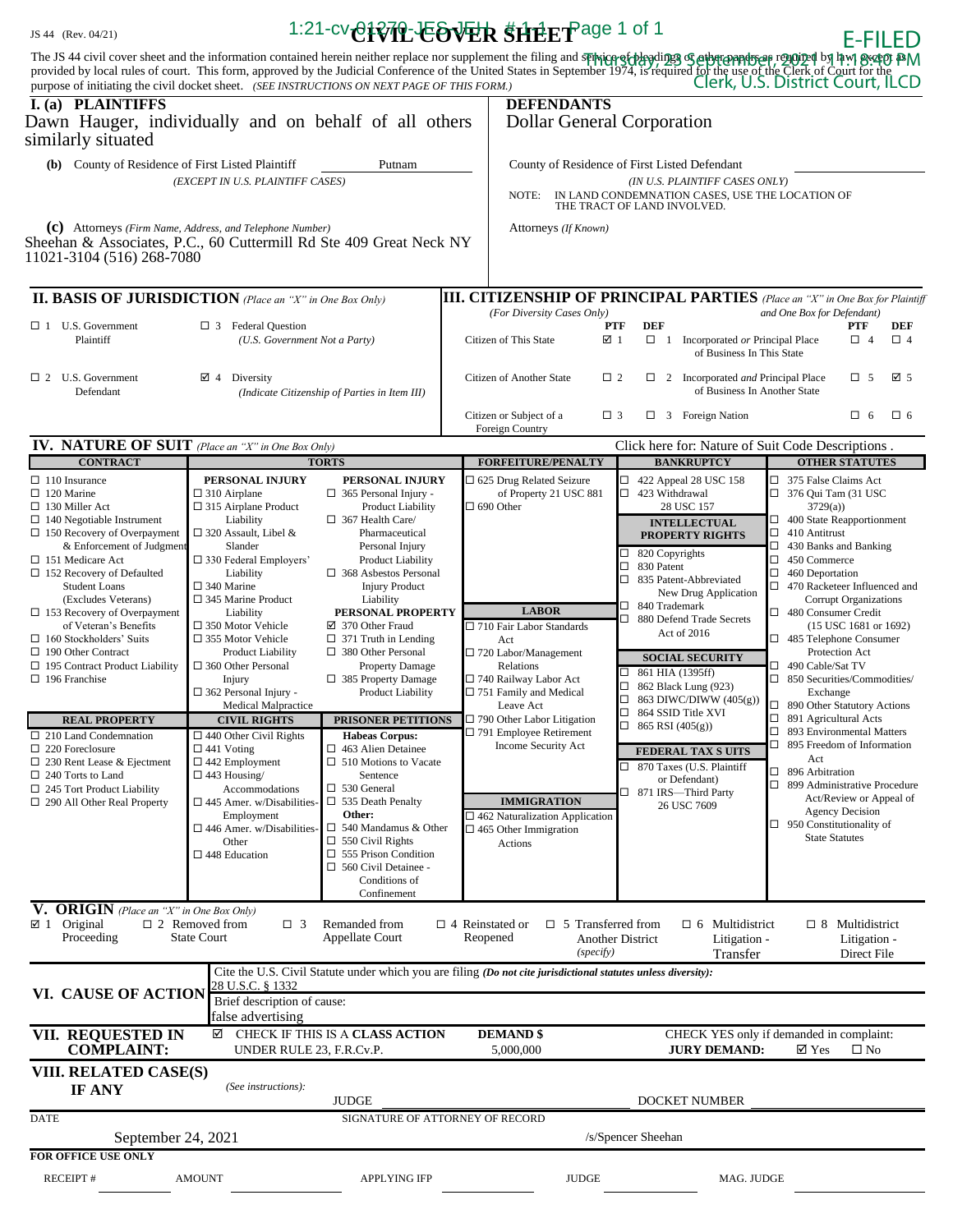AO 440 (Rev. 06/12) Summons in a Civil Action

 Thursday, 23 September, 2021 11:18:40 PM Clerk, U.S. District Court, ILCD

E-FILED

# UNITED STATES DISTRICT COURT

for the

Central District of Illinois

) ) ) ) ) ) ) ) ) ) ) )

Dawn Hauger, individually and on behalf of all others similarly situated,

 *Plaintiff(s)*

v. Civil Action No.  $1:21$ -cv-01270

Dollar General Corporation,

 *Defendant(s)*

## **SUMMONS IN A CIVIL ACTION**

To: *(Defendant's name and address)* Dollar General Corporation

c/o Corporation Service Company 2908 Poston Ave Nashville TN 37203-1309

A lawsuit has been filed against you.

Within 21 days after service of this summons on you (not counting the day you received it) — or 60 days if you are the United States or a United States agency, or an officer or employee of the United States described in Fed. R. Civ. P. 12 (a)(2) or  $(3)$  — you must serve on the plaintiff an answer to the attached complaint or a motion under Rule 12 of the Federal Rules of Civil Procedure. The answer or motion must be served on the plaintiff or plaintiff's attorney, whose name and address are: Sheehan & Associates, P.C.

60 Cuttermill Rd Ste 409 Great Neck NY 11021-3104 (516) 268-7080

If you fail to respond, judgment by default will be entered against you for the relief demanded in the complaint. You also must file your answer or motion with the court.

*CLERK OF COURT*

Date:

 *Signature of Clerk or Deputy Clerk*